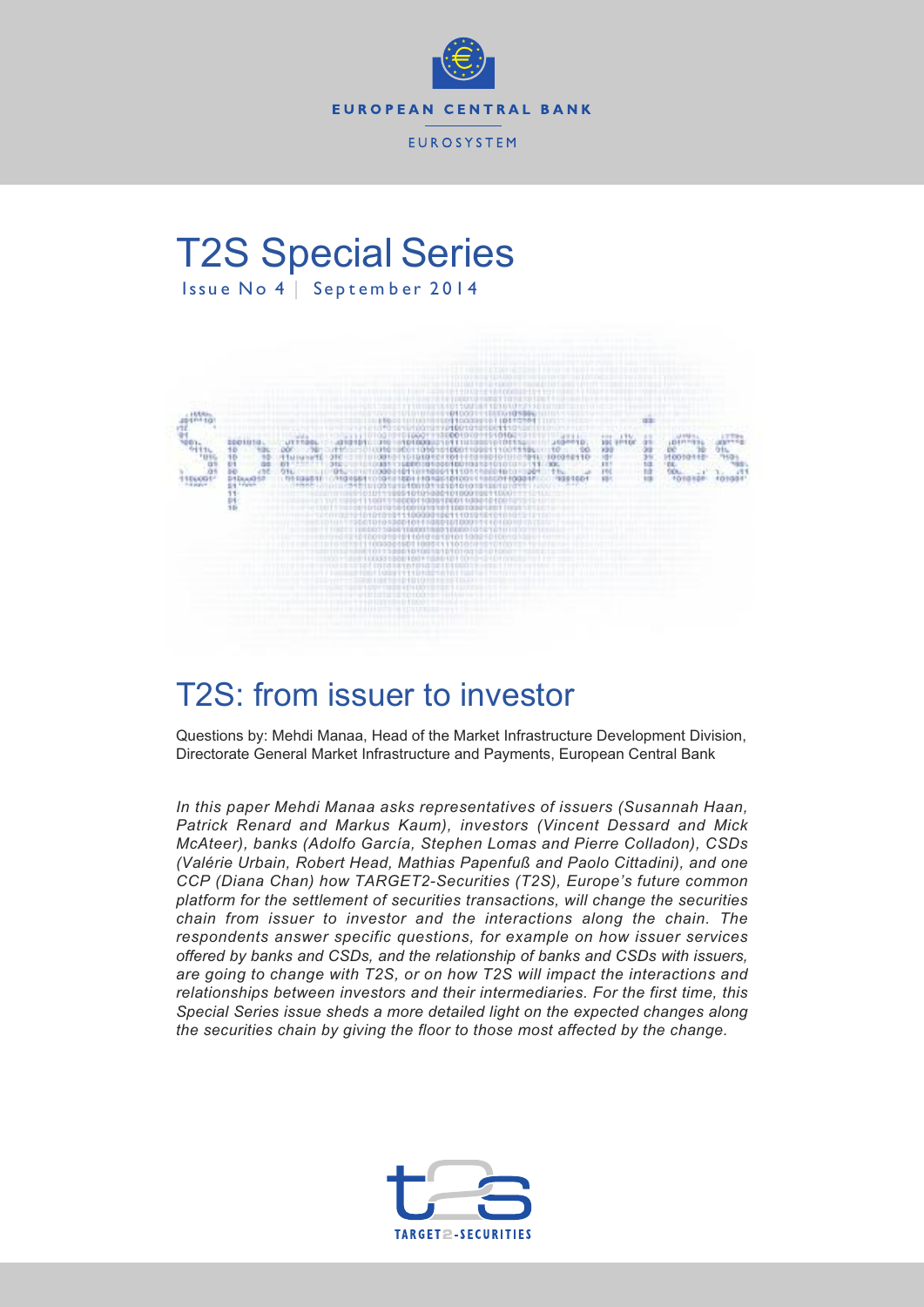# Acknowledgements:

The T2S Communications team wishes to thank the respondents for their answers, as well as Louise Sagar, Patrick Hess and Anastassia Papadopoulou for the editing and production of this Special Series issue.

The "T2S Special Series" is a series of papers aimed at informing interested stakeholders about issues related to T2S. It should not be reported as representing the views of the European Central Bank (ECB). The views expressed are those of the contributors and do not reflect those of the ECB.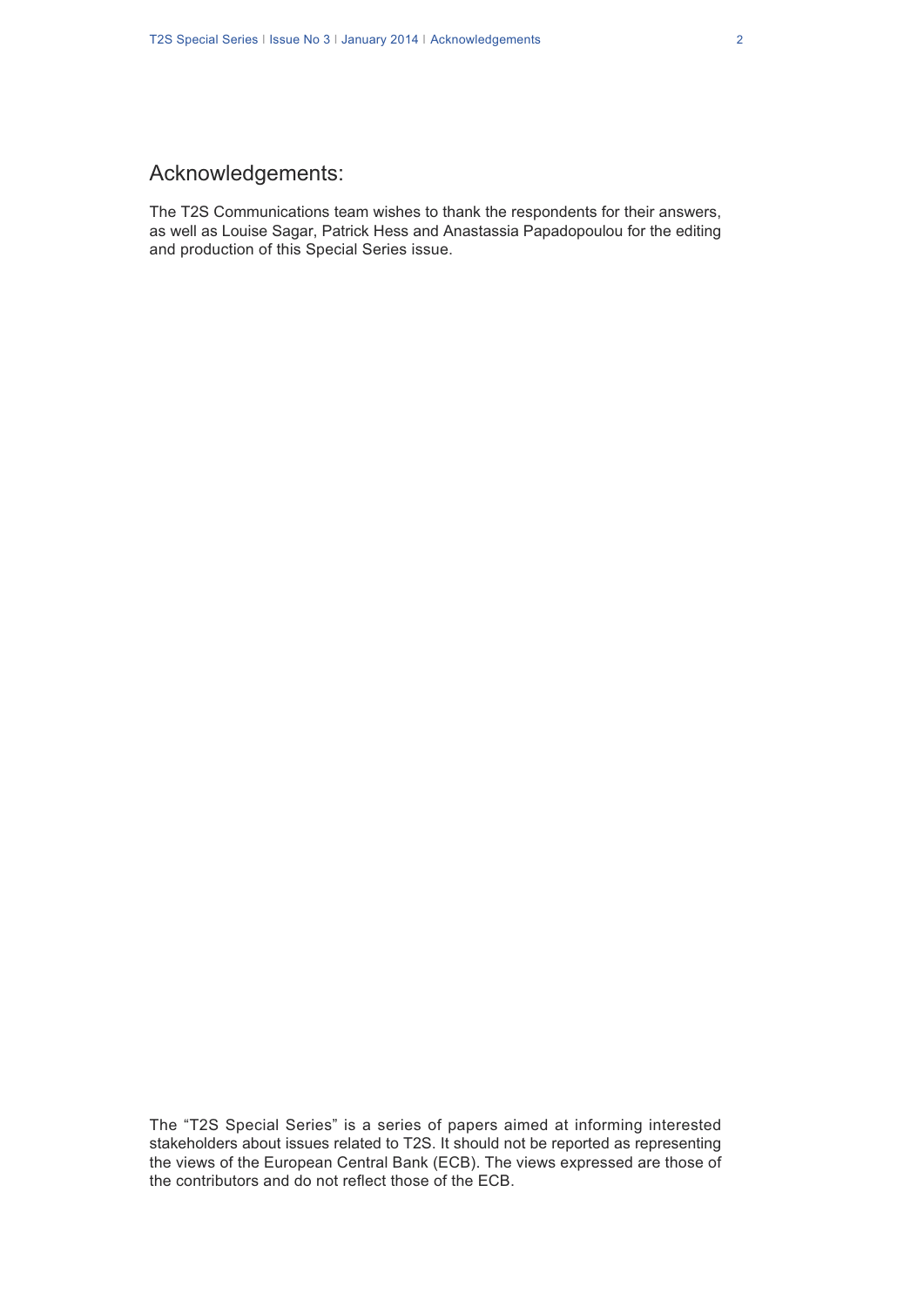### **Introduction**

Why T2S? From the beginning, we have been clear about the fact that the ambition of the Eurosystem with T2S is not just to deliver one more piece of financial market infrastructure. Our ambition with T2S is to contribute to the European architecture by providing the context that will enable a more integrated and more efficient European market. In other words, the ambition of T2S is to bring benefits not only to the financial sector but also, and primarily, to the "real economy" and its actors, including issuers and investors.

These days, you are probably hearing a lot about T2S and the progress made towards the delivery of the platform, but where are we with regard to our primary goal? It is the precise aim of this publication to answer this question. The distinguished respondents featured here are representatives from the different components of the issuer to investor chain. Together with them we will try to explore from different angles the changes and benefits that T2S is expected to generate and how they will propagate until reaching the issuers and the final investors. In order to meet the expectations of different readers, we have tried to cover business as well as technical and regulatory considerations.

The answers of our respondents confirm once again that T2S is an important "game changer" in the post-trade industry. Important changes always face resistance at the outset. Luckily, T2S has had more support than resistance. Thanks to the support of market participants, we have managed to run this ambitious project successfully thus far. The migration of the first wave of CSDs and central banks to T2S is scheduled for June 2015, less than nine months from now. When important changes are on the horizon, they become a source of hope and doubt. In this paper, you will hear some of the hopes and doubts of our respondents, but, fortunately, they have expressed more hopes than doubts. This reassures me that T2S will be a success.

Collectively, including all actors in the chain from the issuers to the investors, we will manage to launch T2S successfully and to make sure that its expected benefits materialise and extend to all actors, making Europe a stronger and a better place to invest.

I hope that you will enjoy reading this publication.

Mehdi Manaa



Mehdi Manaa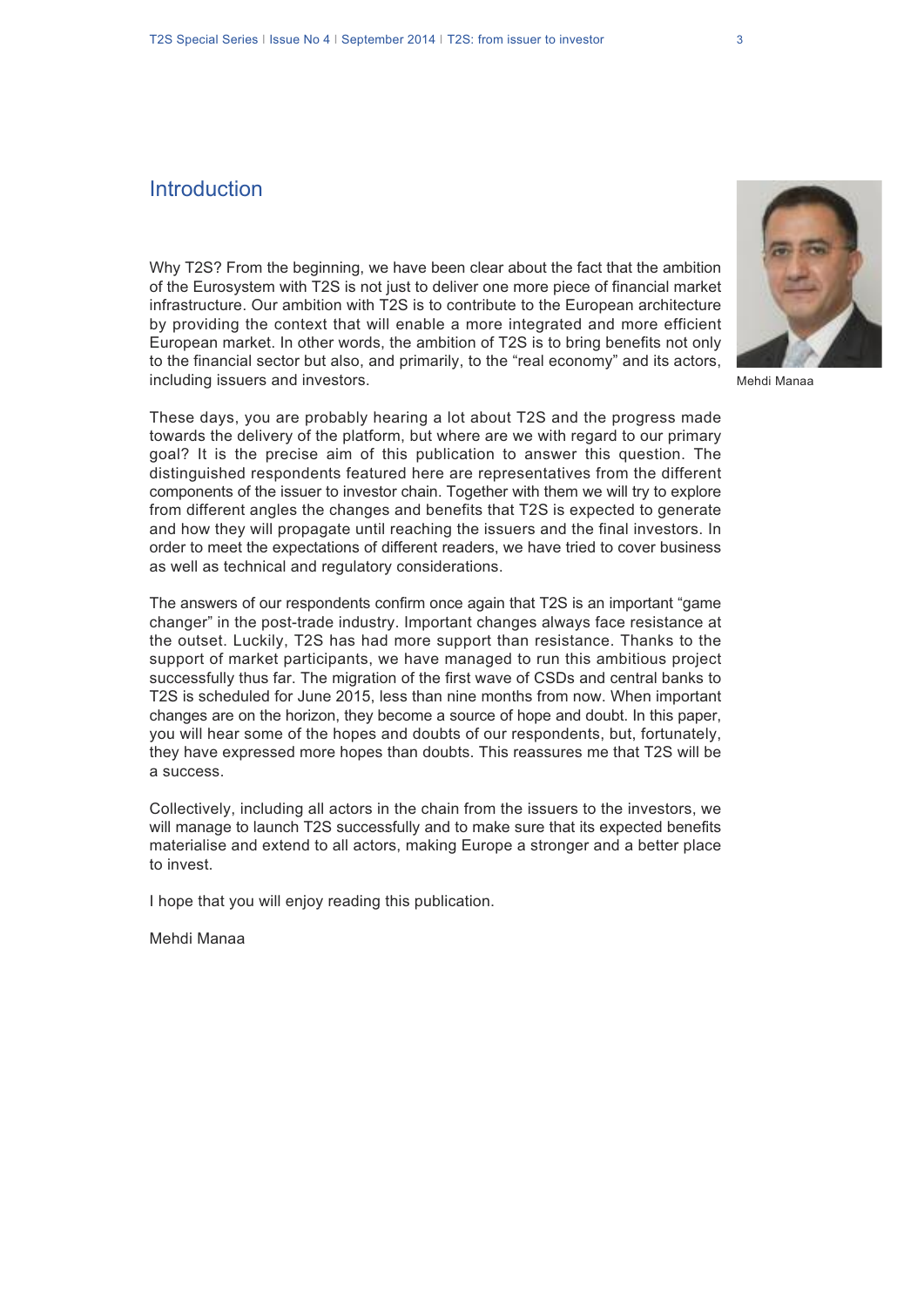### Patrick Renard, Director Shareholder Services, **Air Liquide**

#### **Air Liquide has always considered it essential to have a close relationship with its shareholders. Could you explain why this is important for you?**

In 1902, when Air Liquide was a small innovative start-up, private subscribers backed its early-stage development. This was the start of a strong relationship between Air Liquide and shareholders who believed in its potential.

Indeed, individual investors are the cornerstone of any long-term investment policy. For a company, individual shareholding provides stability, independence, and a long-term vision required for investment decisions.

#### **How have you managed this relationship so far?**

Through its Shareholder Services, Air Liquide offers a dedicated management service for the 400,000 shareholders of the Air Liquide Group, in particular those that are registered shareholders. 26 advisors in Shareholder Services are tasked with providing support and knowledge in every aspect of securities management. The Shareholders Lounge at the Air Liquide's Head Office is a unique place that offers the opportunity for us to meet with the registered shareholders.

Being a registered shareholder brings many advantages. Those registered benefit from direct contact with Air Liquide (key information such as the letter to shareholders and the Shareholder's Guide are sent directly to the address of their choice) and from a loyalty bonus of +10% on the dividend value received and on the number of free shares allocated (Air Liquide regularly issues free shares to all its shareholders, allowing them to expand their portfolio over time).

Registered shareholders can also access their securities account at any time through their online share account, available at www.airliquide.com, Shareholders section, or on the Shareholder App for iPad. They can sell or buy orders, consult their portfolio, etc. The App also offers the opportunity to make calculations through tax simulators (for French fiscal residents only), and keeps shareholders permanently up to date with the latest news from Air Liquide Shareholder Services. Throughout the year, Shareholder Services organises around 20 events to facilitate an even closer relationship with registered shareholders: meetings with shareholders in France and in Europe, special evenings, mini-exhibitions at the Shareholders Lounge related to the Group's activities, lectures to finance students, partnership with the "Château de Versailles" for an annual prize draw, etc. Registered shareholders reap many benefits and in return Air Liquide has the chance to know them better, which is the key to establishing a long-term and customised relationship.

#### **How do you expect T2S to influence your relationship with your current and future shareholders?**

We are working to gradually expand our individual shareholder base in Europe, where the Group has developed its activities. With T2S, settlement of a foreign security will be as simple and fast as it is for any domestic stock. As a result of this we can demonstrate to European investors how easy it is to become an Air Liquide shareholder, while we at Air Liquide continue to ensure that we know who our shareholders are and maintain a close relationship with them.



Patrick Renard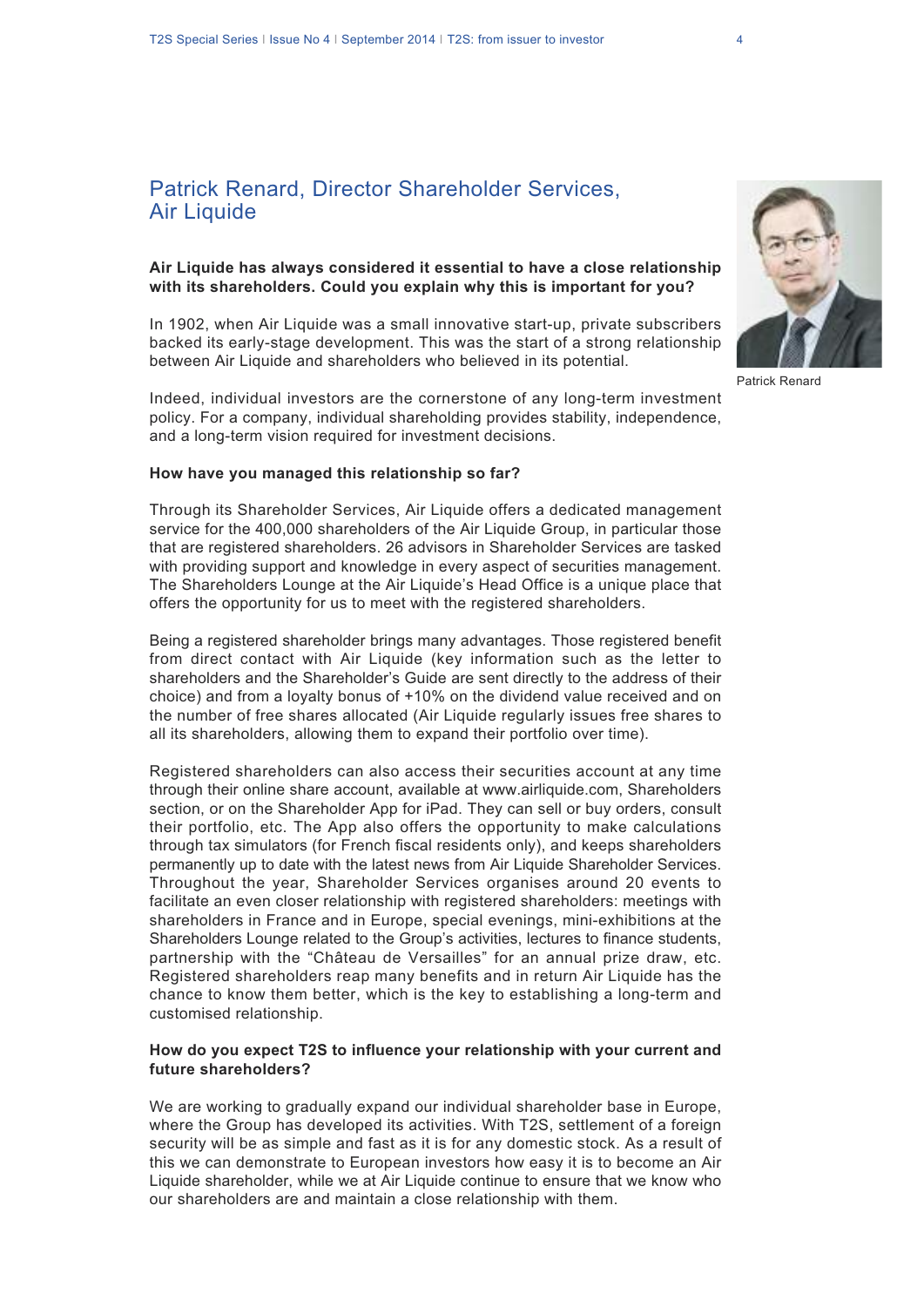# Robert Head, T2S Product Manager, BNY Mellon CSD

### **T2S influenced the decision of BNY Mellon to establish a CSD. Did you consider the services that can be offered to issuers in this context, and how did these services influence the business case supporting your decision?**

The provision of services to issuers was certainly an important factor in the decision by BNY Mellon to establish a CSD. BNY Mellon CSD offers issuer CSD services, and the essential characteristic of an issuer CSD is that it offers services Robert Headboth to issuers and to investors.

It is generally accepted that T2S will have a major impact on the provision of services by CSDs, and by CSD participants, to investors.

BNY Mellon believes that T2S, together with the associated regulatory and market practice change, will also have a major impact on the provision of services to issuers, and will challenge some current issuance models.

BNY Mellon, in particular through its corporate trust and depositary receipt businesses, has a privileged relationship with many issuers across Europe.

We believe that the services offered by BNY Mellon CSD will complement the set of services that BNY Mellon already offers to issuers, so that BNY Mellon will be better able to mitigate the effects of change for issuers, and will be better able to provide solutions in the changed European landscape, including alternative issuance models.

#### **Compared with today's world, what will T2S allow CSDs and other service providers to do better in terms of services to issuers?**

T2S is fundamentally two things. It is a highly efficient and secure piece of core market infrastructure, and it is a piece of pan-European infrastructure.

Issuers whose securities are recorded on the T2S platform will benefit from the efficiencies and security, and from the easy access to a very wide range of investors.

But this is by no means the end of the story.

T2S will provide the opportunity for CSDs and for other agents to provide value-added services to issuers. At the same time, T2S may well bring about significant change for some issuers. The competitive environment of T2S will cause many CSDs and CSD participants to review their service offering, and their tariff structures. The T2S harmonisation agenda will also bring about significant operational change.

As a piece of core market infrastructure, T2S will in itself have relatively little direct impact on issuers. However, the full market-changing effects of T2S will have a major impact.

We believe that in the context of competition between CSDs in T2S the provision to issuers of value-added services will be a critical deciding factor.

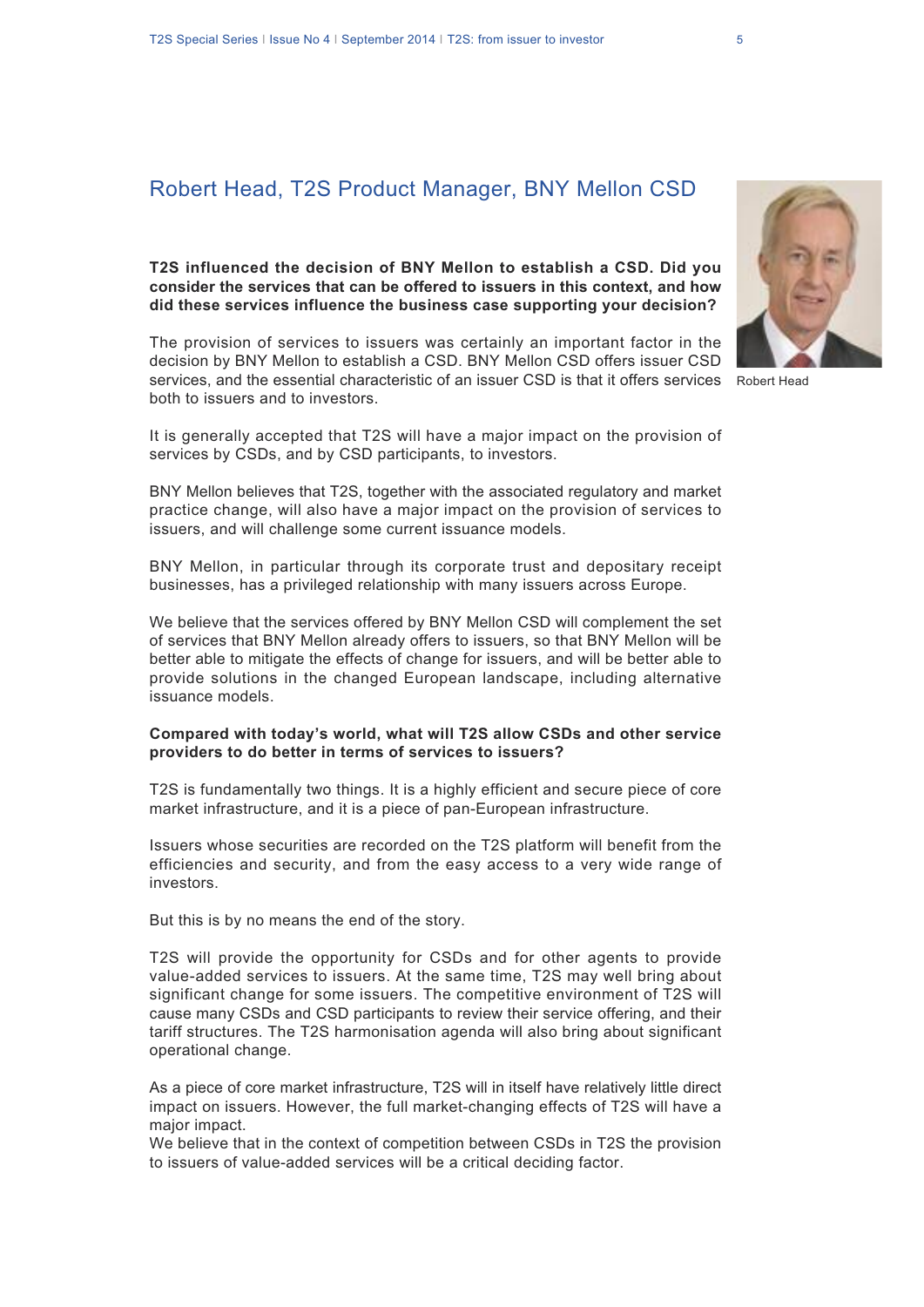We believe that T2S will create the possibility for CSDs to offer faster, more efficient, and less risky issuance processes. We see a major opportunity for CSDs to provide services that mitigate the impact on issuers of market practice change. We see regulatory change, such as the forthcoming revision to the Shareholder Rights Directive, as giving increased rights to shareholders and as imposing additional obligations on issuers; as a result, we believe that there will be an increased demand from issuers for services relating, for example, to shareholder transparency, and to shareholder voting processes.

We see T2S as providing core infrastructure that will facilitate the provision of such services.

#### **BNY Mellon is familiar with investor contact as a bank, but how do you see your relationship with investors as a CSD?**

It is indeed the case that market infrastructures, such as CSDs, and intermediaries have different regulatory statuses and different roles.

For example, BNY Mellon as an issuer CSD functions as an interface connecting issuers and investors, and as such has to establish operating procedures that aim to protect the interests and requirements of both issuers and investors.

But we also see BNY Mellon CSD as a service provider, and we see the success of BNY Mellon CSD as being critically dependent on the quality of its service offering, and on the quality of its relationship with its participants. In this respect, the objective of BNY Mellon CSD is comparable to the overall objective of BNY Mellon as a bank and intermediary  $-$  i.e. to offer high quality standards to its clients.

From the point of view of the BNY Mellon group, we believe that the service offering of BNY Mellon CSD is a valuable enhancement to our existing service offering; it will enrich our relationship with our clients, in particular by offering additional services to existing clients; we do, for example, believe that our CSD offering will be attractive both to clients that are already participants in one or more CSDs, and to types of client that so far have been excluded from direct CSD access.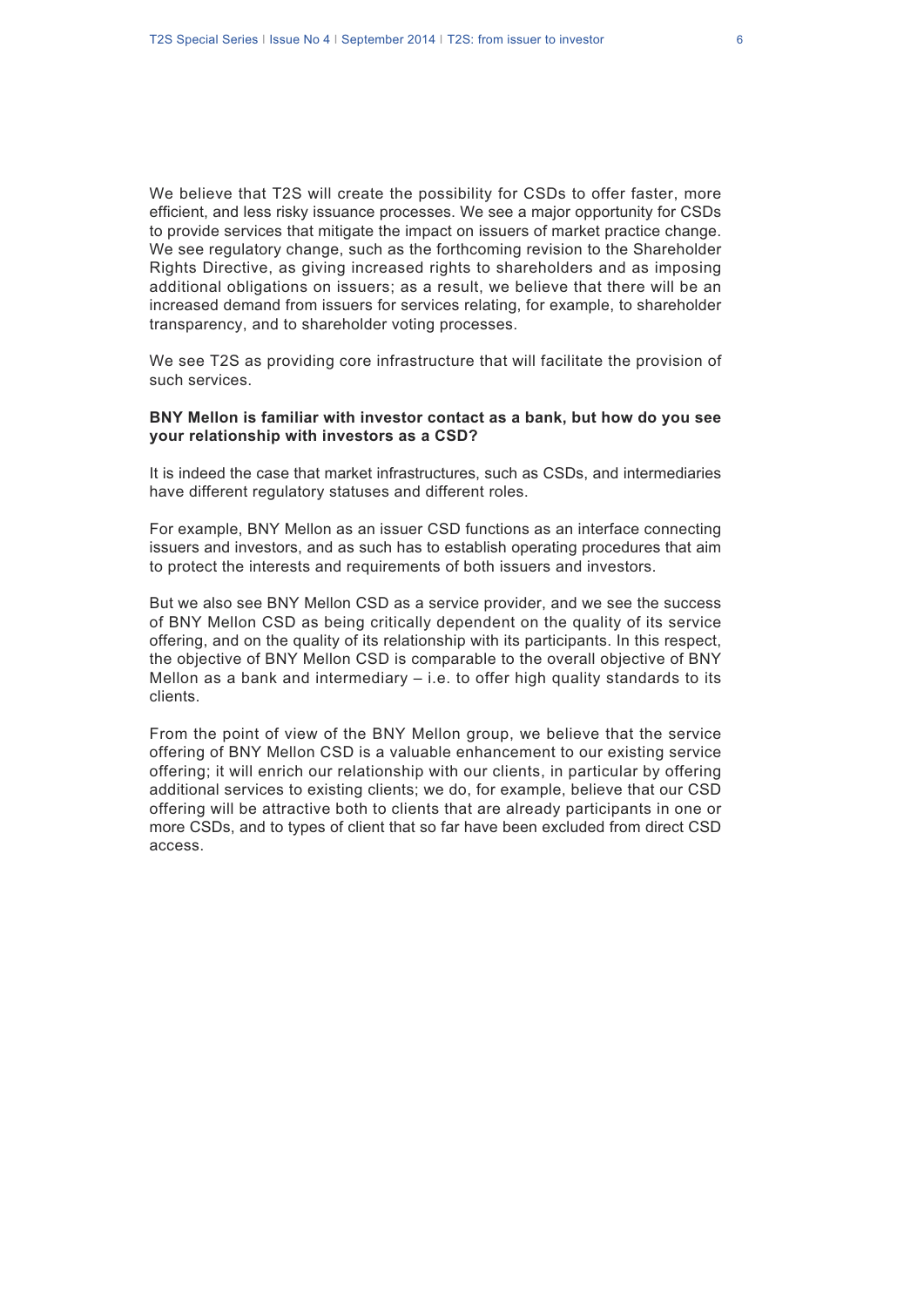### Adolfo García, Head of Securities Forums, Banco Santander

**In preparation for T2S, the Spanish market has initiated an ambitious regulatory reform which will, among other things, change the registration process. How will this change impact issuers, investors and the management of the relationship between the two?**

With the forthcoming introduction of the reform, the Spanish market will continue maintaining the registration component, which is structured in two tiers:

- 1. a central registry managed by Iberclear;
- 2. a detailed registry managed by Iberclear's entities.

On the other hand and in order to comply with European regulations in terms of segregation and asset protection, the reform introduces a new account structure that the participants of CSDs must adhere to. This can comprise:

- one or more proprietary accounts;
- one or more third party accounts;
- individual accounts;
- special individual accounts for financial intermediaries.

This account-segregating structure has to be built under a CSD membership owing to the fact that the individual accounts opened directly with the CSD will be very restrictive and only applicable to public sector entities.

The reform will, then, not change the registration component of the Spanish market but the way in which it is provided throughout the settlement process. Yes, in October 2015 there will be elimination of the RRs (the current 15-digit registration references), which will be replaced by a settlement based on securities balances.

Furthermore, a new optional settlement procedure is being designed to ease the provision of the still compulsory registration details late in the settlement process. In order to benefit from that procedure it is necessary to be identified or considered as coming under a special category of institutional investor called "financial intermediary", which allows registration details to be provided up until the end of the settlement cycle, i.e. up to the settlement date, instead of the current deadline, which is one day after the trade date.

#### **Are there other elements of the reform that are expected to impact issuers and/or investors? What will their impact be?**

With the combination of changes to do with the reform and T2S, I would highlight three elements that will have a positive impact on issuers.

1. Iberclear's register will follow the international standards defined by the Corporate Actions Joint Working Group and the ex-date will be prior to the record date in a settlement cycle minus one business day. With this new date framework, most trades that are entitled to participate in the corporate action event since they were effected before the ex-date will already have been settled on the record date.



Adolfo García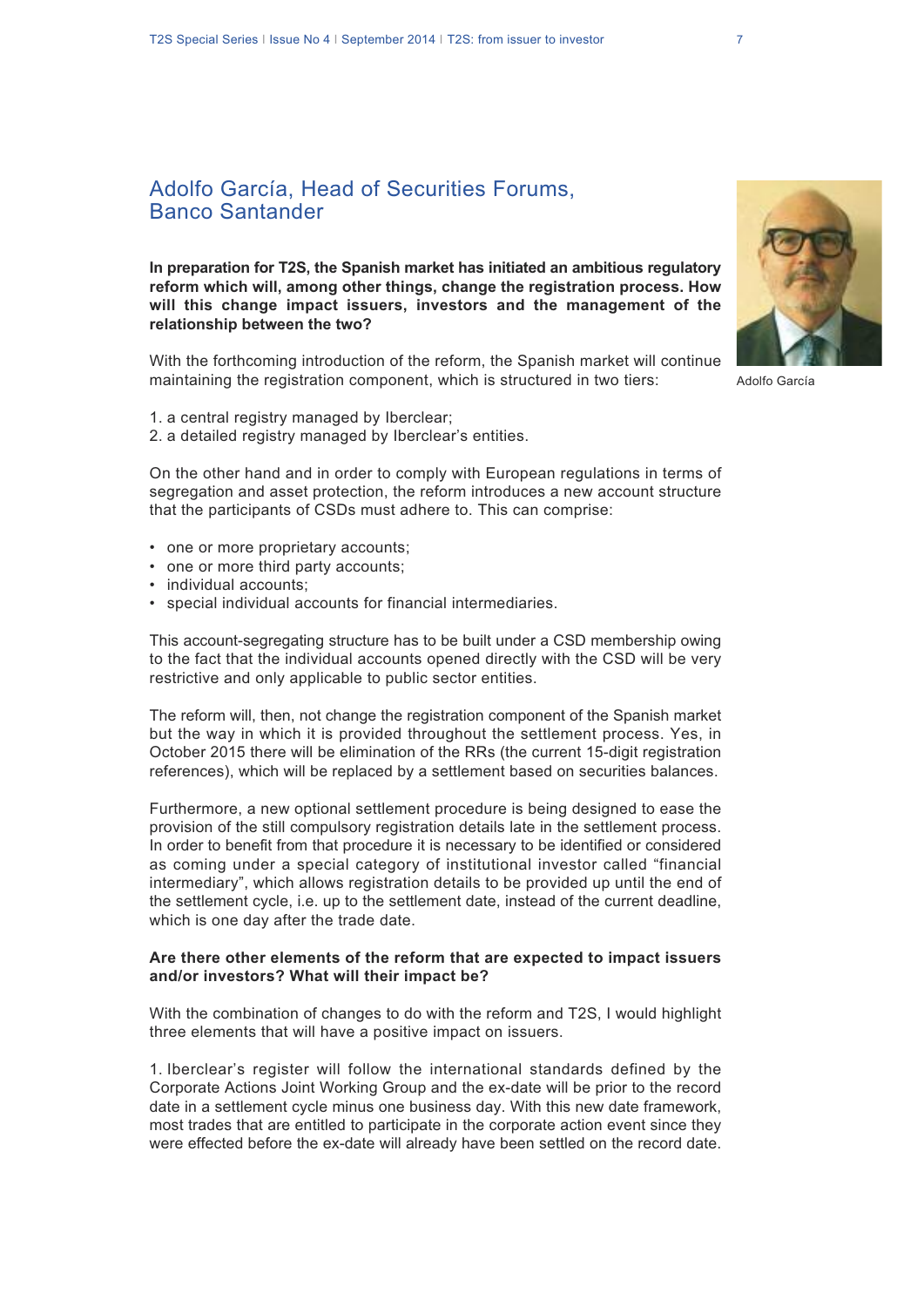2. The local CSD is already able to provide issuers of registered and bearer shares, if they so wish, with daily information on the transactions entailing a change in their register books. The information on trades and settled transactions will become available after the implementation of the first phase of the reform in early October 2015. In the past, this information was only available to issuers of registered shares. The data details to be provided have been decided upon in meetings with the relevant local market associations and include additions, removals or transfers from the register so issuers can update their record books.

3. Furthermore, issuers are already allowed to submit requests to the local CSD for notification of ownership so that they can access the shareholder identification data when necessary. Until recently the service was only available at the time of shareholders' general meetings.

#### **In addition to what the Spanish reform will bring, what will T2S bring to issuers, investors, or institutions like Santander, which provide services for the two?**

So, Spain has now embarked, against the clock, on an official project. The task complexity and cost ahead in terms of system and legal changes is high and the deadline is not self-imposed by the market but by T2S. If T2S has one merit it is to trigger harmonisation in the pan-European securities post-trading field. And if there is one market where that process is already bearing fruit, it is Spain, with its self-imposed reform to adapt to T2S well before the platform operates in the country.

T2S means as well a whole reshaping of markets, CSDs and users, but it will also reach out to issuers who, besides, will benefit from key changes in the choices they can make, thanks to the CSD Regulation.

We look forward to the new competition scenario affecting all participants in the chain in a more efficient environment, and to the promise of reduced settlement prices – we are waiting to see if this cost reduction dream comes true wave after wave. Santander will offer services that adapt to all these many changes taking place at the same time, and is already presenting these services to clients.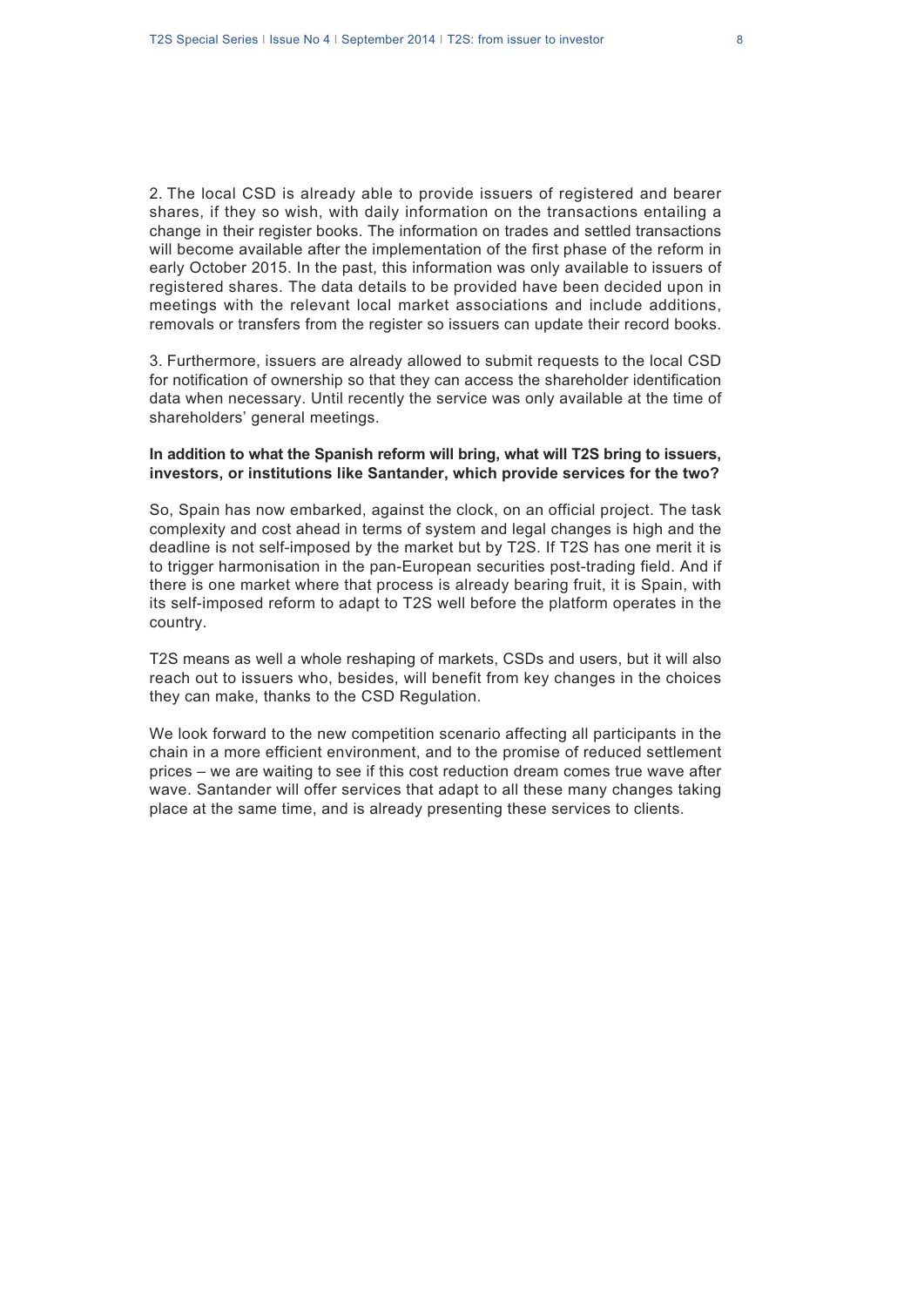# Mick McAteer, Director of The Financial Inclusion Centre/Chairman of the Financial Services User Group (FSUG)

#### **In your opinion, what benefits could investors expect from T2S?**

Let me start by saying that I am very pleased to provide comments on the impact of T2S from the perspective of the end-investor.

T2S is a very important initiative aimed at improving the critical infrastructure that Mick McAteersupports our financial markets and the development of a single European market for securities services. There is general agreement in civil society that, in addition to the reforms aimed at improving financial stability and managing systemic risk, financial markets need to be reformed so that they begin to function well for end-investors and the real economy, not just for the operators and agents in the market.

To come back to your question, I am convinced that financial markets cannot function properly without the right infrastructure. But if the infrastructure is to help make markets work for the end-investor and real economy, then it must be efficient, cost-effective, stable and resilient, transparent, and well-governed, and must promote genuine competition and innovation.

Set against those criteria, *in theory,* T2S should deliver tangible benefits for end-investors. The European financial market infrastructure is, let's be frank, ridiculously complex and fragmented – certainly compared with the US system. T2S, if implemented properly, should address much of the unnecessary complexity and fragmentation in our market infrastructure and lead to a streamlining of the critical processes involved in market transactions. Furthermore, in theory, there should be more competition amongst central securities depositories (CSDs). This could result in significant reductions in settlement costs which, if other parts of the market supply chain are working and regulators are supervising markets effectively, could in turn lead to reductions in costs for the real customers of financial markets – end-investors and real economy firms.

Similarly, in theory, T2S should contribute to the development of more stable and resilient financial markets. The less fragmented infrastructure and more streamlined processes should also allow for better monitoring of financial markets and in turn more effective systemic risk management.

There is an additional, less obvious benefit. Complexity and fragmentation are the enemies of transparency and accountability. A more streamlined, less fragmented market infrastructure should be more transparent and that means it should be easier for society and its representatives to hold the various market operators and supervisors to account. Transparent and accountable markets are more efficient and sustainable in the long term and inspire greater confidence.

#### **Do you think there is a risk of these benefits not materialising, and what would you recommend to avoid such a risk?**

Of course, the benefits outlined above are, for now, theoretical. There is no guarantee that T2S will automatically produce the right market outcomes for end-investors and the real economy. There are a number of primary risks.

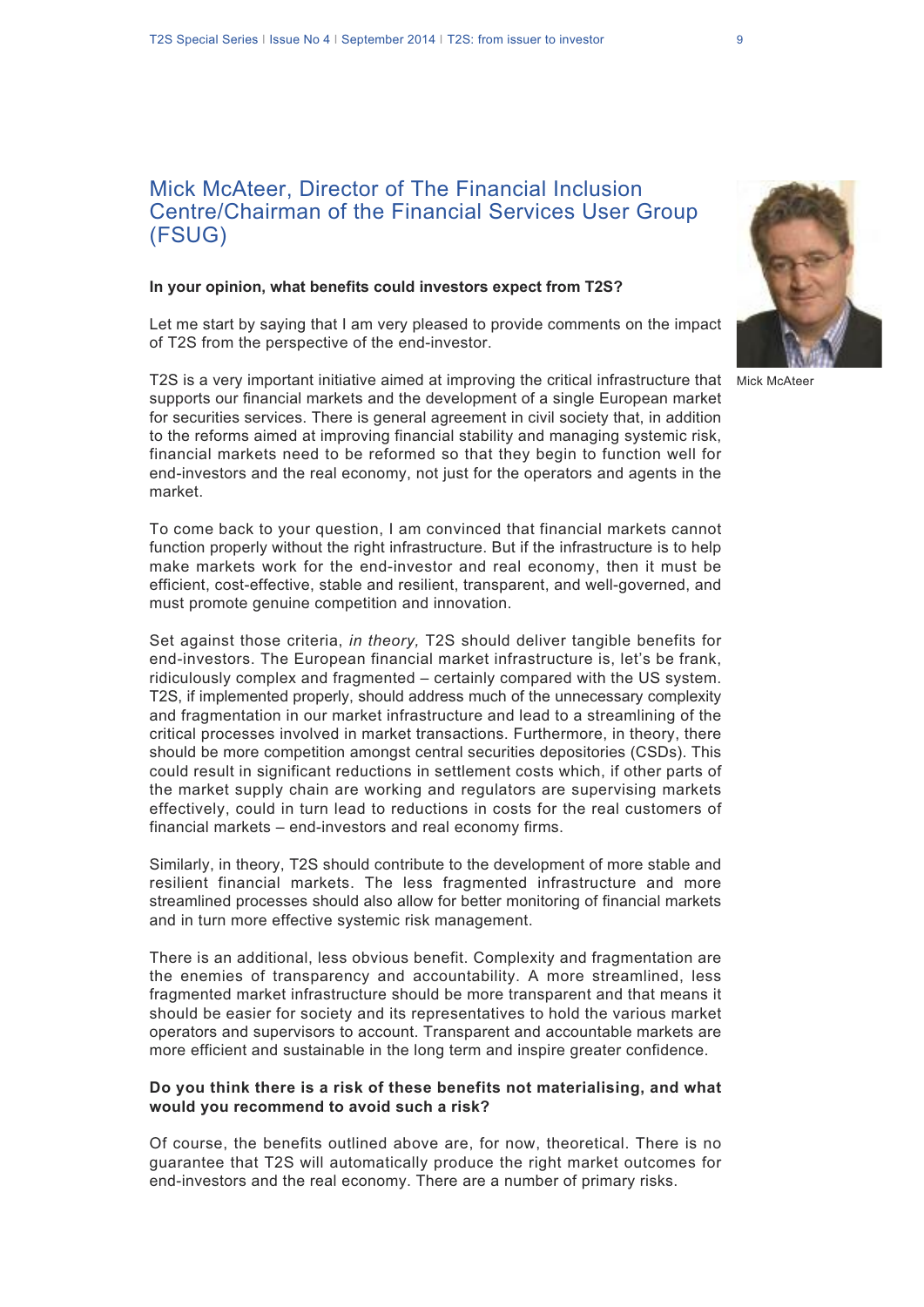Firstly, there is the obvious risk of the reforms not being implemented effectively. This could happen for a number of reasons, including poor project management and lack of public support from stakeholders. But drawing on our experience of previous attempts to reform other parts of the financial system, the main risk to effective reform is the undue influence of the vested interests of stakeholders, whose primary goal is to ensure reform works in their interest rather than in the public's interest.

Secondly, it is important that policymakers and regulators not presume that more competition and choice and innovation automatically translate into better outcomes for end-investors. As the experience of the past two decades in financial markets shows all too clearly, there is a huge difference between the illusion created by an increase in competitive activity and innovation, and real competition and innovation that work in the end-investor's interest.

Thirdly, linked to the previous point, improvements in one part of the financial market supply chain are not always transmitted through the supply chain to benefit the end-investor. For example, we have seen major developments and much activity in the primary, wholesale and institutional markets but it must be said that these have not resulted in better outcomes for end-investors (such as retail investors or pension funds).

How do we avoid these risks? We would suggest a number of recommendations.

The first recommendation relates to the governance of T2S. To improve the chances of the reforms being implemented properly (and to promote confidence in the reforms), it is critical that there be meaningful public interest representation on any relevant governing bodies that are in charge of overseeing the reforms and of ongoing monitoring. Public interest representation is not a "nice-to-have". Independent challenges are critical to avoid "group think" and to ensure that policymakers do not lose sight of the ultimate objective of the reforms. Moreover, transparency is paramount. Full disclosure on the operations of T2S should be the default position – there are very few genuine reasons for withholding information on commercial sensitivity grounds.

To address the second and third risks, it is important that policymakers and regulators adopt a more sceptical approach to competition and innovation. Creating the conditions for competition, more choice and innovation is not sufficient. Markets have to be made to work, which requires a more robust, courageous approach to monitoring and regulation. Policymakers and regulators must also adopt an appropriate set of tests to judge whether the reforms are working for the end-investor. We judge competition and innovation to be serving the public interest if the following tests are passed:

- a hitherto unmet need is met efficiently
- there are reduced costs/enhanced value for end-investors
- there are safer, more resilient markets/better risk management
- access to markets/services is improved
- there is a more efficient allocation of resources within markets.

These tests provide a better performance framework for assessing the T2S reforms. However, it is important that financial market policymakers and regulators adopt a "holistic" market/supply chain approach to assessing reforms. We need to be confident that any improvements in the interactions between T2S and the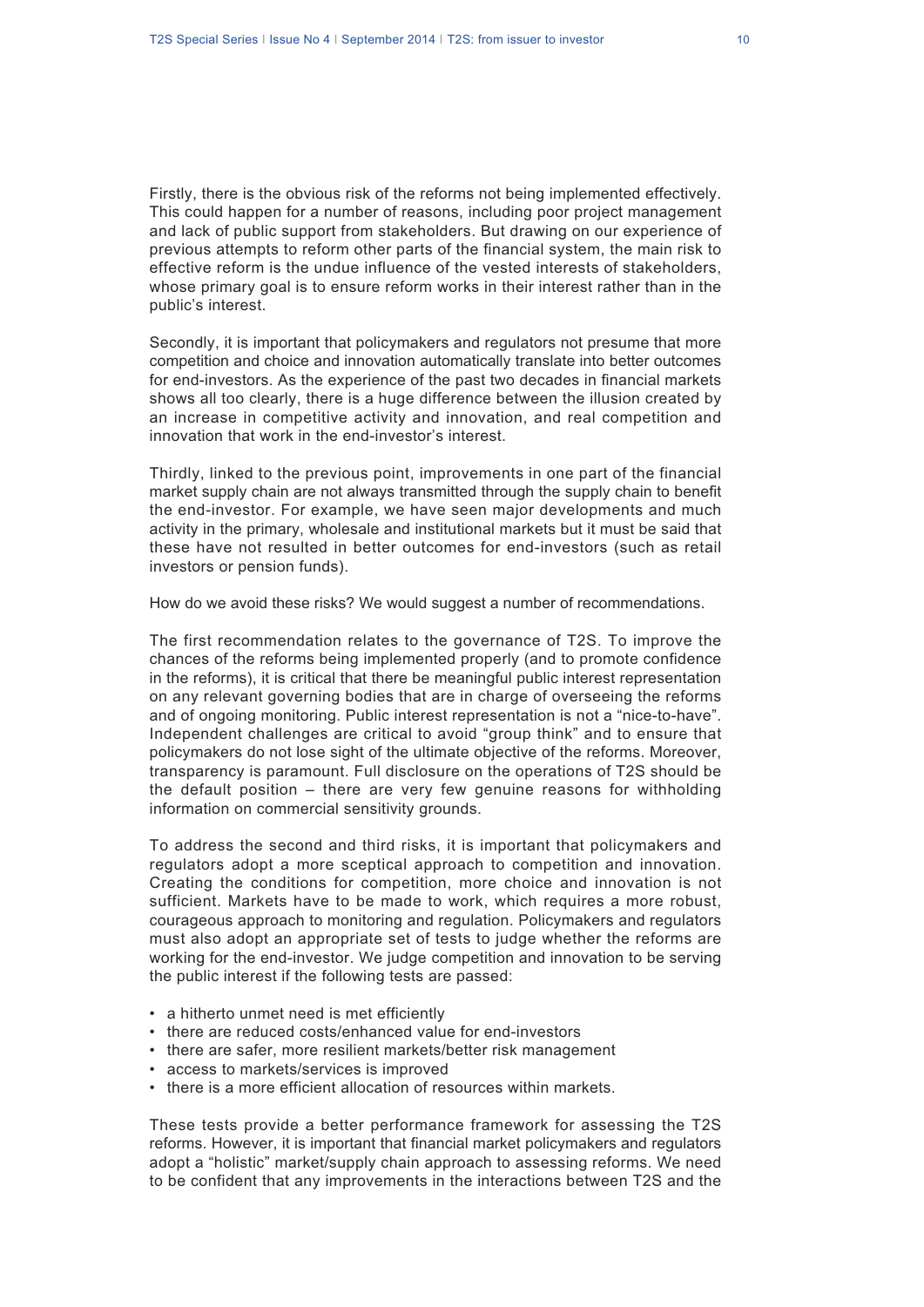immediate customers in the system (perhaps through reduced settlement costs) are passed through the supply chain to the end-investor – for example, in the form of reduced total investor costs or enhanced value.

#### **What communication would you recommend to promote T2S to investors and who should be in charge of that?**

Investors and their representatives (such as consumer groups and NGOs) have a responsibility to contribute to more fundamental, longer-term reforms aimed at making markets work for investors and the real economy. We cannot remake markets without reforming the critical infrastructure.

Unfortunately, market infrastructure is often overlooked because of the attention given to more high-profile financial market failures and the ongoing financial crisis. Therefore, it is important that policymakers and regulators make a greater effort to communicate the significance of the T2S reforms to investors and public interest representatives, and the potential benefits if the reforms are implemented properly. In terms of who should be in charge of communicating with investors, we do not have a single agency in mind at this stage. However, the first step is to create a sustained stakeholder engagement programme to reach out to investors and their representatives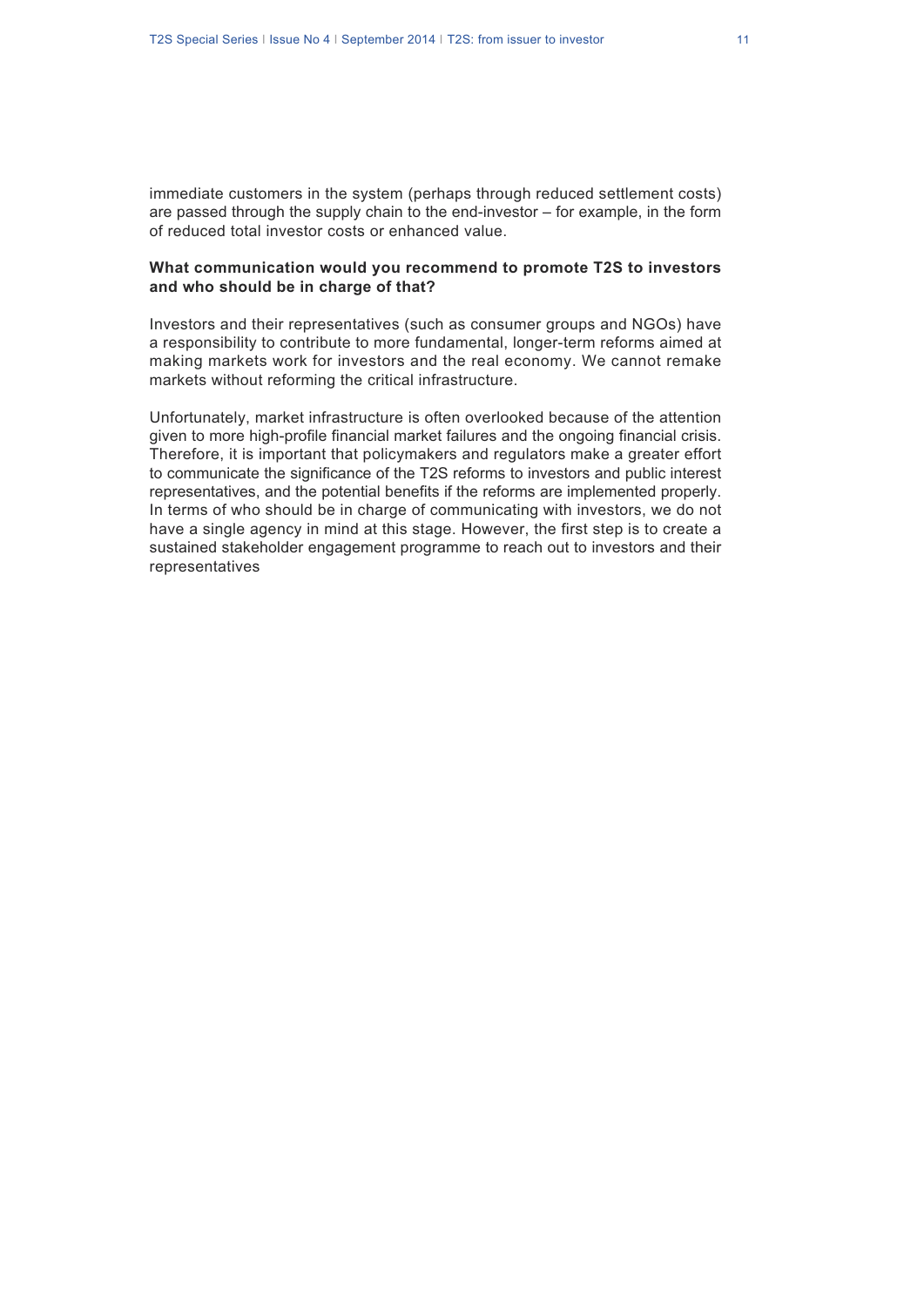## Valérie Urbain, Chief Executive Officer, Euroclear Belgium, Euroclear France and Euroclear Nederland

### **What do the CSDs of ESES (Euroclear Settlement of Euronext-zone Securities) currently offer in the area of the management of the relationship between issuers and investors?**

In recent years we have continued to work on developing the proximity between investors and issuers in the ESES markets. With one unique CSD platform across Belgium, France and the Netherlands, mirroring the Euronext Single Order Book, issuers in any of these countries can access the investor base in all three markets from a single location, thus benefiting from a real "network effect". If one also considers the interoperability recently developed between Euroclear Bank and ESES, this investor pool is now even greater as it includes investors from Europe and beyond. The fact that a number of large French issuers have chosen to issue securities denominated in renminbi is an indication of the broader investor base that ESES issuers can now target.

As an issuer CSD, we also have a longstanding and proven track record of facilitating the issuance process for local issuers and their agents. Indeed, by listening to the needs of both investors and issuers/issuer agents we have found ways to make their lives easier. For example, we have developed the Plug & Clear solution in close collaboration with Euronext. This is a product which enables issuers and agents of warrants and certificates to automate the processing of these securities during the entirety of their lifecycle. We also participate in a number of market initiatives in Belgium and France that help keep small and medium-sized enterprises (SMEs) informed about the best way to obtain financing from the market. We remain convinced that CSDs have a role to play in the SME space by demystifying the issuance process and helping these firms raise their required capital.

As far as the direct relationship with issuers is concerned, we have, for a number of years, offered the TPI (Titre au Porteur Identifiable) service in France which allows issuers to identify their primary shareholding groups. In a similar vein, we recently launched a general meeting notification service in the three ESES markets that further improves transparency and good corporate governance, in line with the upcoming Shareholder Rights Directive.

#### **With T2S, do you see opportunities to change what you are currently offering and make it larger or more efficient, and, if so, why?**

The most obvious effect of T2S will be the development of a single large pool of counterparties created by the interconnected network of 24 participating European markets. This will result in both challenges and opportunities for CSDs. On the one hand we are likely to see a concerted effort to attract investors as CSDs with sufficient technical capabilities begin to offer access to a large number of T2S markets from a single location. On the other hand, there will be a drive to attract issuers from other markets. This trend will be driven by the new CSD Regulation which will facilitate the on-boarding of issuers by non-domestic CSDs, effectively allowing issuers to choose their place of issuance.

By extending their reach to offer access to all T2S markets, the ESES CSDs will also increase the level of asset servicing they provide. The Euroclear Group



Valérie Urbain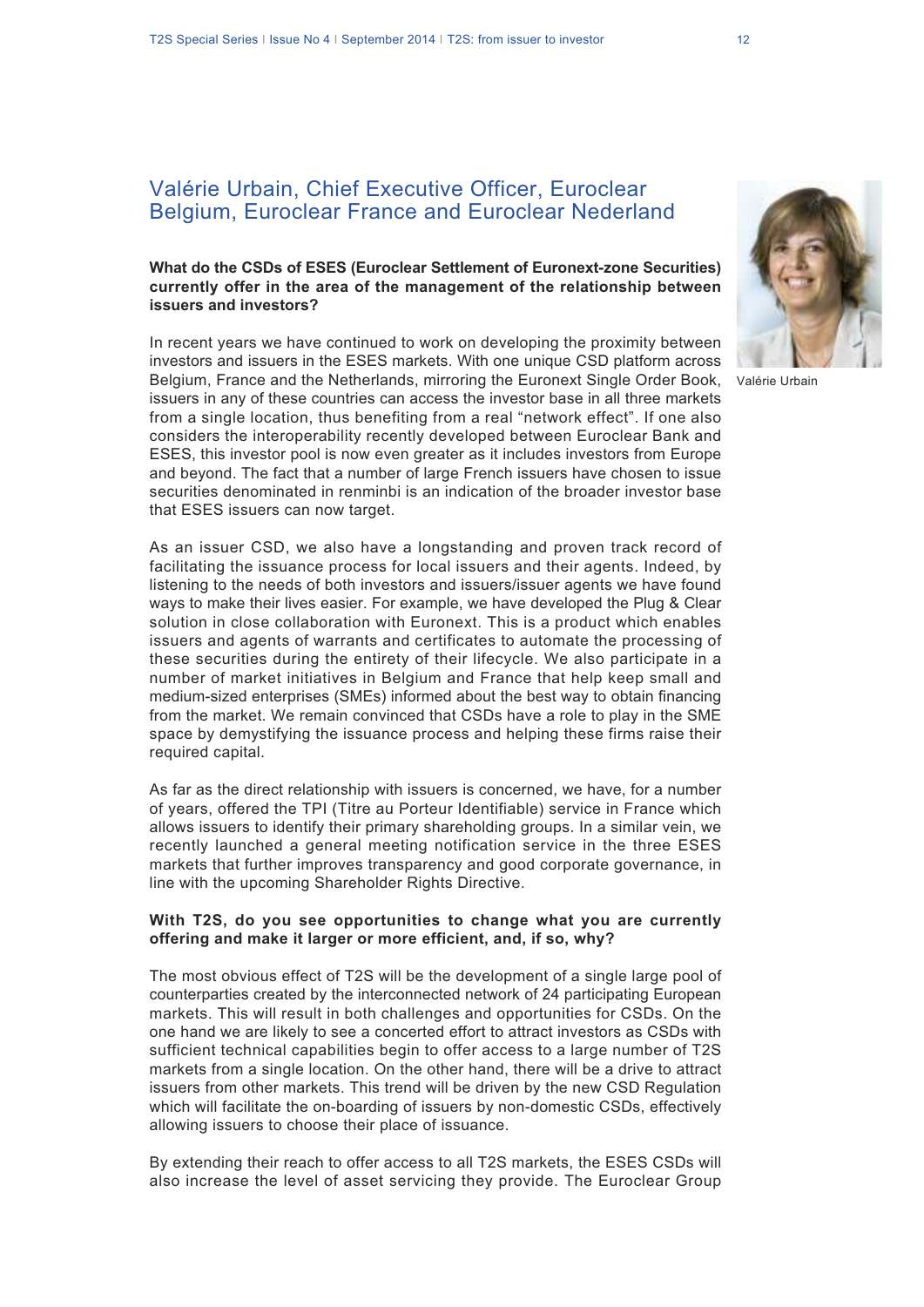believes in offering clients the choice and flexibility of settling in central bank money and/or commercial bank money. As such, the standard of asset servicing on offer by the ESES CSDs and Euroclear Bank needs to be of similar quality and functionality. This philosophy also applies to the increasingly important collateral management space. The interoperability we have recently developed between Euroclear Bank's proven collateral management platform and the ESES CSDs certainly supports this trend.

In the mid to long term, we feel that the differentiating factor between CSDs will be the ability to offer a variety of true added-value services, covering the largest number of T2S markets possible through one location. And, in this respect, we feel ESES is in a strong position.

#### **What are the major changes that you expect in the area of corporate actions processing with the introduction of T2S?**

As T2S commoditises cross-border settlement between the 24 participating CSDs in the euro area, asset servicing will become increasingly important. Investors will continue to look for cost-effective solutions that service all their needs from one location. As already mentioned, CSDs that want to thrive in the new environment will need to develop asset servicing and, in particular, an efficient corporate actions service for all 24 T2S markets.

Recently we have seen a handful of new CSDs spring up to position themselves for the new opportunities that T2S will present. But, longer term we believe there will be some consolidation in this area as the CSD business requires sufficient scale in order to remain truly cost effective and relevant to its users.

At Euroclear, we continue to advocate an open architecture model which leverages our strength and proven track record as a multi-market infrastructure provider for European issuers, and investors, offering asset servicing and collateral management services across the T2S markets (and beyond) and across asset classes.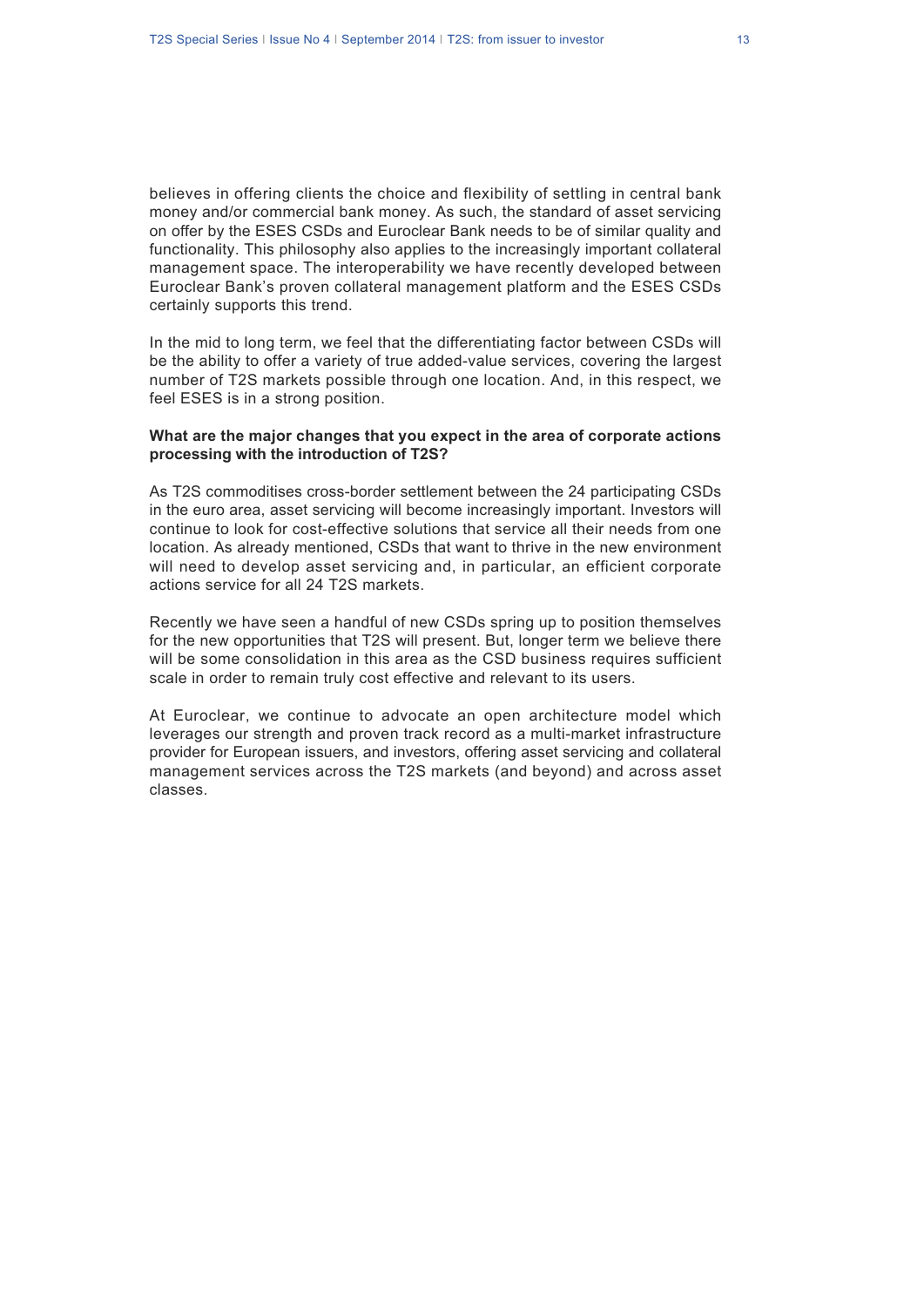# Mathias Papenfuß, COO and Member of the Executive Board, Clearstream

### **What type of interaction do you have today with issuers and how do you expect this to evolve with the introduction of T2S?**

Clearstream offers issuers a wide range of products and services for debt, equities, investment funds, warrants and structured products. It provides the infrastructure which enables issuers to reach investors anywhere in the world at the best price.

Issuers particularly appreciate the following about Clearstream:

- we are an established market infrastructure with a proven track record;
- we offer specific products for the primary market (issuance and distribution services);

• we strive to go beyond pure operational processing through our flexibility and innovation, i.e. we also offer market intelligence and advice.

Our extensive distribution network provides access to investors via 2,500 financial institutions from 110 countries. This network is used by over 14,000 supranational, sovereign, financial and corporate issuers in almost 100 denomination currencies. Currently, these distribution channels connect issuers to over 50 major CSDs worldwide.

In Europe, this network will be further enhanced when Clearstream joins TARGET2-Securities as an issuer CSD in 2016.

T2S will transform the European issuance landscape from a purely domestic to a pan-European/global model, as issuers and investors diversify and expand beyond their home base. Via its Global Issuer Hub, Clearstream will be uniquely situated to give issuers the widest possible choice of services through our CSDs (Clearstream Banking Frankfurt and LuxCSD) and our ICSD (Clearstream Banking Luxembourg), in central bank or in commercial bank money and all through a single access point.

In addition to T2S, we welcome regulatory initiatives such as the CSD Regulation, which provides issuers with a free choice of CSD (note that there are still some obstacles to be addressed in national laws to enable issuers to reap the full benefits of inter-CSD competition).

#### **How do you expect the benefits of T2S to be distributed along the chain from issuers to investors?**

T2S will bring benefits for both issuers and investors because its pan-European reach will result in increased liquidity in primary and secondary markets. On the one hand, issuers will benefit from improved investor reach as they will have access to foreign investors. On the other hand, investors will have the possibility to invest in T2S-eligible securities in the same way as they do in domestic securities today. All this reduces funding costs for issuers and the trading as well as settlement prices for investors. In addition, it also supports issuers' yield curves and provides more transparency for new issuance pricing.



Mathias Papenfuß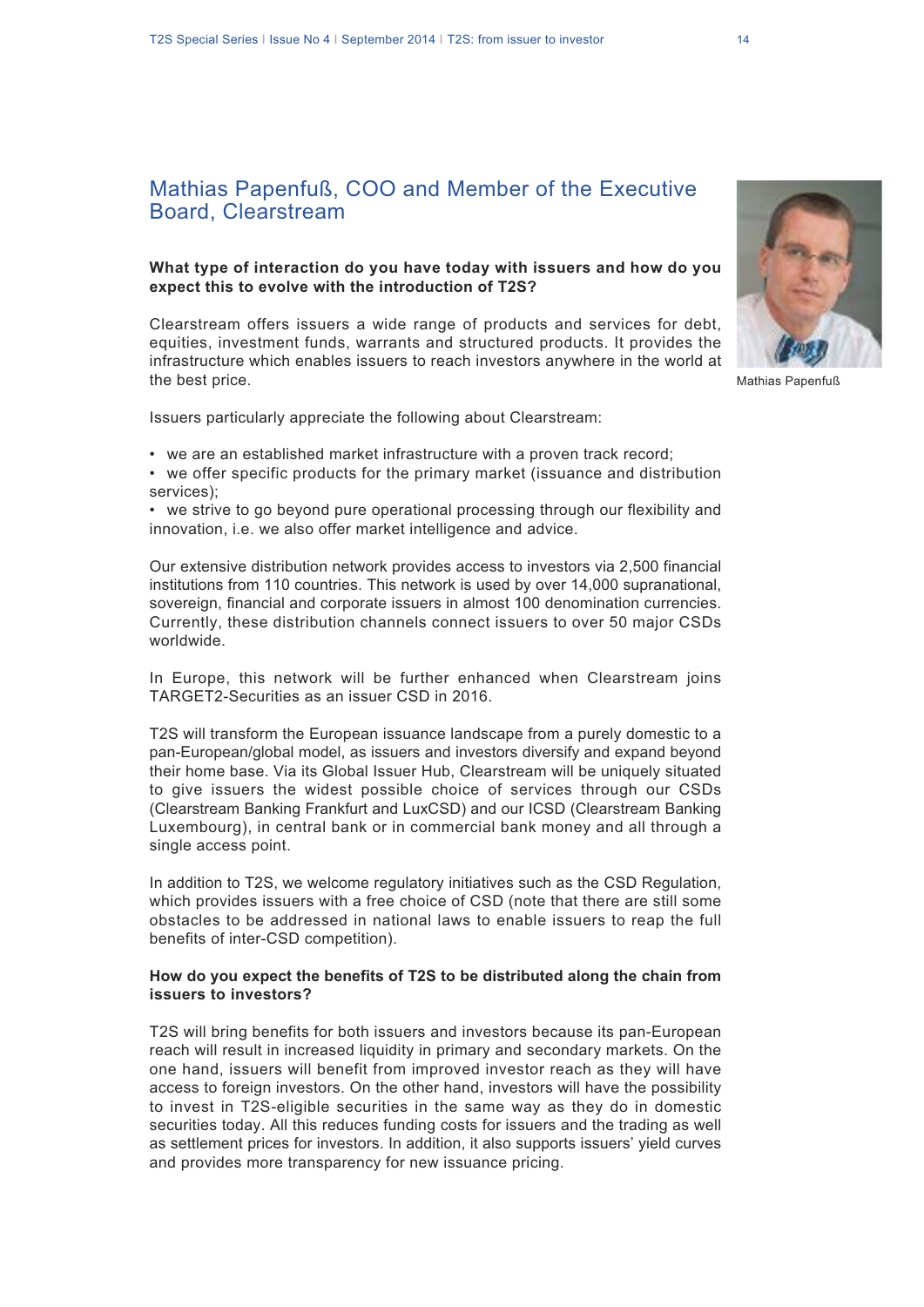T2S enables issuers to concentrate issuance, including global issuance, through a single portal if they choose Clearstream Banking Frankfurt or LuxCSD (as both have a link to the ICSD Clearstream Banking Luxembourg).

Ultimately, T2S should result in cost reductions for investors (cross-border settlement, harmonisation at EU level, etc...)

#### **What are the major changes that you expect in the area of registration and shareholder transparency with the introduction of T2S?**

Upcoming regulations aim at increasing transparency in the custody chain and at improving the asset protection framework for investors, but no specific change will be triggered by T2S per se.

Our German central securities depository (Clearstream Banking Frankfurt) has a well-established registration service that can be leveraged by European issuers. Issuers and holders of registered shares can use these registered share services (also known as CASCADE-RS) to register and transfer shareholder data.

Our issuer services for registered shares include corporate actions, transmission stops, the migration of share registers and the evaluation of both registered and unregistered positions.

With respect to registration, retail investors will continue using familiar banks (most likely in their jurisdiction) and those banks will choose the CSD. The same applies to issuers and we expect it will take time before old habits are adjusted to the new opportunities under T2S.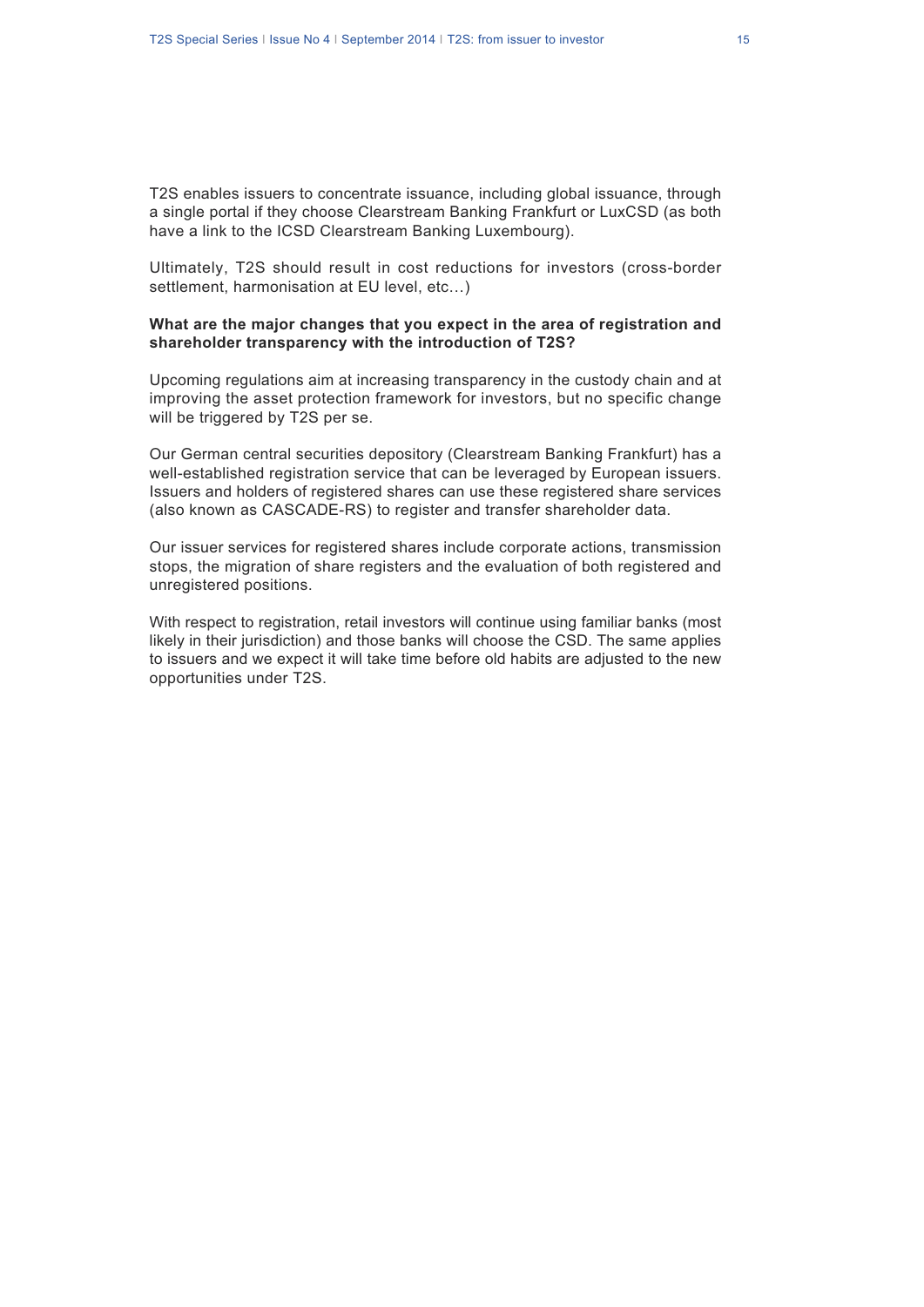### **Intermediaries are at both ends of the issuers to investors chain. In the T2S environment, at which of these two ends do you see more opportunities for Deutsche Bank to offer new services?**

We have clients at both the issuer and the investor end of the chain, but we see the biggest benefits from our services as being for investors.

We have approached T2S as part of a wider European picture, by incorporating the changes to the regulatory framework and adjustments in client requirements into our strategy and programme of work. In this context, we see T2S as a key enabler for our clients in meeting these new challenges, through new services being introduced by service providers.

Mainly, the enhanced scope of services comes in the form of:

1. unbundling existing services within the custody model, i.e. providing the option of asset servicing only;

2. becoming more flexible on CSD account structures to address asset protection concerns;

3. focusing on the mobilisation of liquidity and collateral in the T2S markets;

4. allowing our clients to use the new settlement functionality that T2S delivers.

From an issuer perspective, although T2S streamlines the cross-border settlement process, it does not address cross-border issuance in all respects. We see some of the remaining barriers being removed by the CSD Regulation and potentially by securities law legislation, so we believe we will see further solutions over time. As the benefits of T2S evolve, we will continue to look to introduce additional value-added services to maximise these advantages for our client base.

### **Once T2S is live, what are the components of the issuer to investor chain that will still require further improvements, and what would be required on top of T2S to make them more efficient?**

There are a number of areas that will still require harmonisation once T2S is live, if we are to achieve a simplification of the European landscape for our clients.

1. Firstly, asset servicing. Although standards exist, not all markets have been able to fully comply with those standards in line with T2S. It is of paramount importance that this be rectified, so that we can move on to the next step in harmonisation in Europe. In the meantime, we as agents need to continue to shield our clients from these market nuances as part of our service offering.

2. Secondly, there needs to be an extension of the reach of T2S into a wider set of markets. And as new currencies come onto the platform, agent banks need to make this multi-currency environment as seamless and efficient for our clients as possible, providing integrated foreign exchange and banking solutions to further optimise liquidity.

3. Thirdly and most importantly, we need time to really see the benefits of T2S establishing themselves in the market, allowing providers to further improve their service offerings once the system is up and running.

Stephen Lomas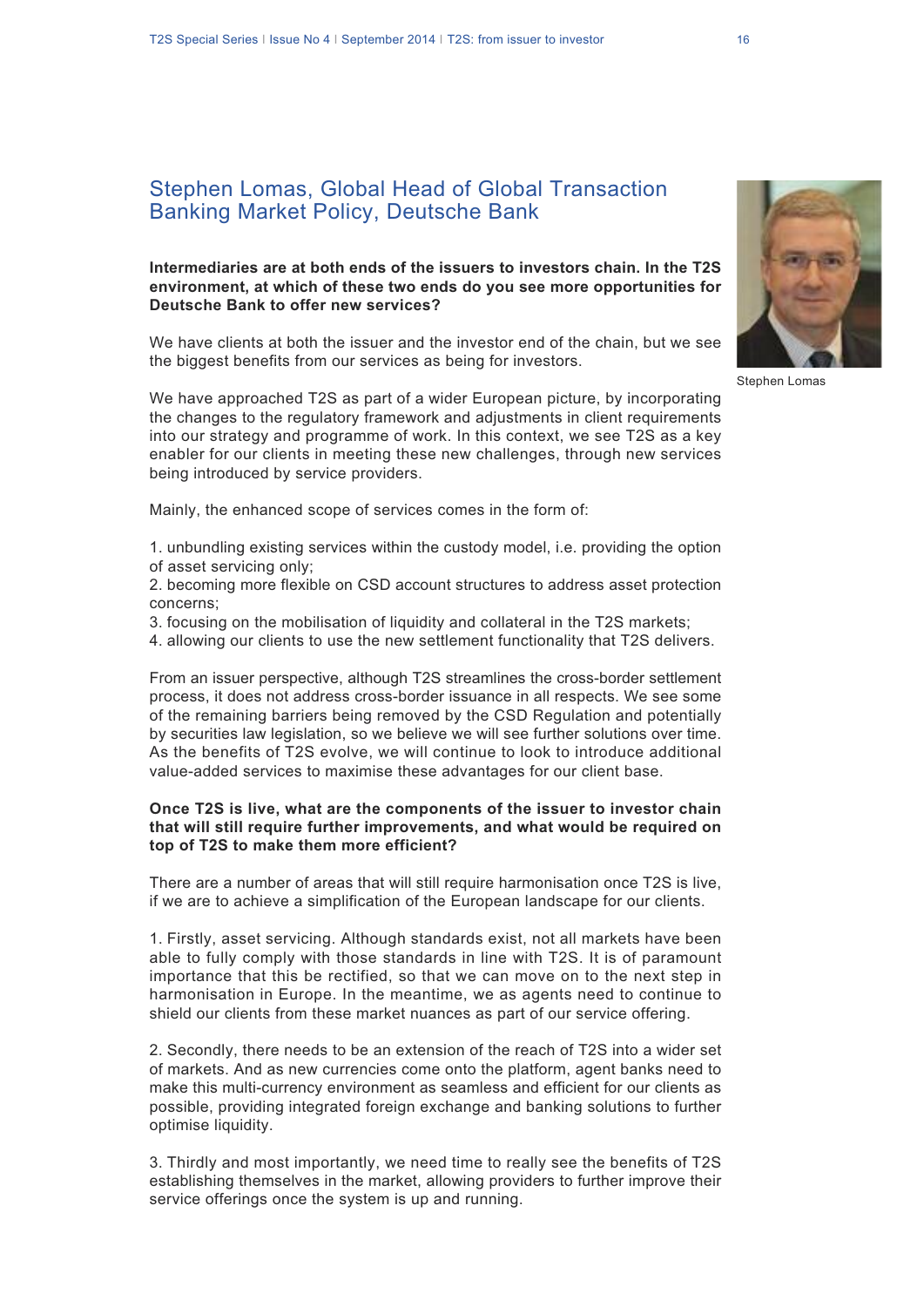We need to focus on bringing the full benefits of the existing platform implementation, and to continue to do so through service evolution and T2S market expansion, whilst at the same time working with infrastructures to plan the next steps in European market harmonisation.

### **Do you expect the benefits of T2S to stop at the boundaries of Europe or do you think that T2S will also make Europe more attractive to non-European issuers and investors?**

We strongly believe that the entire industry needs to be looking "beyond T2S", both to reap the immediate benefits of the platform, and to position themselves for the long term.

This industry vision needs to recognise that regulatory requirements and client demands are common globally, and where T2S is an enabler in Europe, other markets and regions must also adapt, either through different approaches, alternative platforms, or even the adoption of the T2S platform in the longer term. At Deutsche Bank, we are already involved in initiatives in Asia to streamline settlement processes and increase cost efficiency. For example, we are providing a seamless settlement backbone to the seven ASEAN (Association of Southeast Asian Nations) markets involved in their own cross-border initiative. The key driver behind the ASEAN markets taking this approach was the aim of reducing complexity, and of creating an environment that would increase investment into these markets. This is a clear example of another region looking to adopt the principles of T2S, and as such shows that Europe is clearly moving in the right direction.

However, T2S is not the end of the road; we must continue to harmonise, whilst adapting to, and driving, legislative initiatives. We must continue to increase the benefits of the platform for the region, and increase the opportunities for other regions to follow – for the ultimate benefit of the global investment community.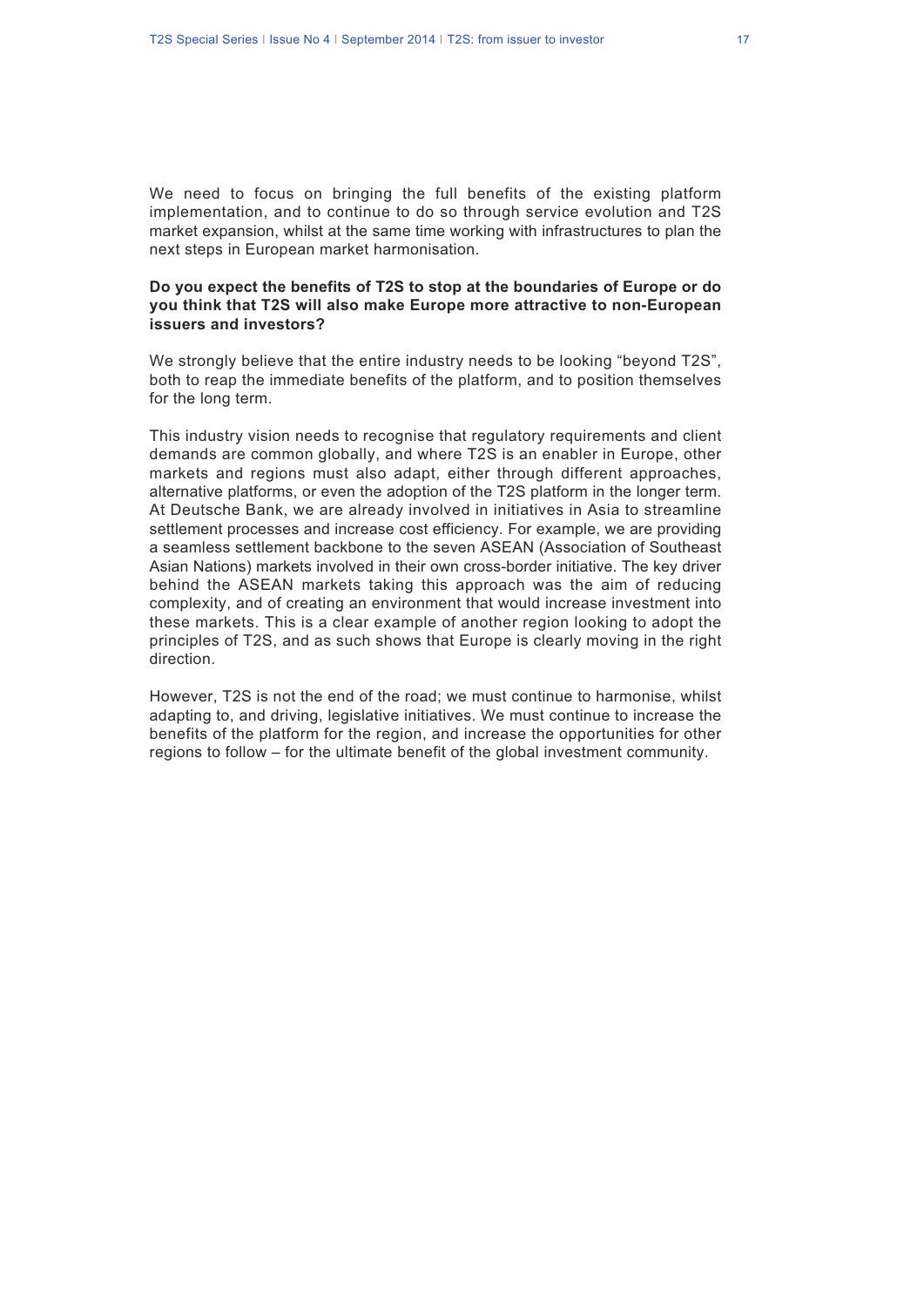## Vincent Dessard, Senior Policy Advisor, European Fund and Asset Management Association (EFAMA)

#### **How do you expect T2S to influence fund and asset management?**

From the fund and asset managers' industry perspective, we do not expect T2S to directly influence asset management activities.

Indeed, most asset management activities fall neither within the scope of the CSD Regulation nor within that of T2S.

The direct impact will be restricted to exchange-traded funds (ETFs), which will adopt the T+2 settlement cycle.

However, indirectly, there will be an impact:

- on the buying and selling of the underlying assets;

- on collateral: in a more remote manner, T2S could impact negatively the quality of the collateral delivered to hedge derivatives (both for bilateral and for centrally cleared transactions) as it will facilitate access to central bank funding through delivery of high quality assets against credit line facilities.

### **In your opinion, will T2S create more opportunities for issuers or for investors?**

In the opinion of asset managers, both issuers and investors could benefit from T2S, though rather from an indirect perspective.

The benefits that we see for the end-investors are:

- improved safety in settlement thanks to the shortening of the settlement cycle;
- a standardised settlement process and standardised settlement timing;
- the streamlining of some order execution rules.

#### **How does market integration affect the relationship between issuers and investors and how do you see T2S contributing to that?**

From the point of view of asset managers, there is limited asset manager intervention in the process of issuance of the underlying assets of the funds.

The level of connection and participation in the issuance process between asset managers and issuers very much depends on the structure and business model of the asset manager.

We see an increased participation, for example, when the securities are traded in a secondary market.

The implementation of T2S could facilitate standardisation of the information available, in turn facilitating asset managers' analysis and choice of investments.



Vincent Dessard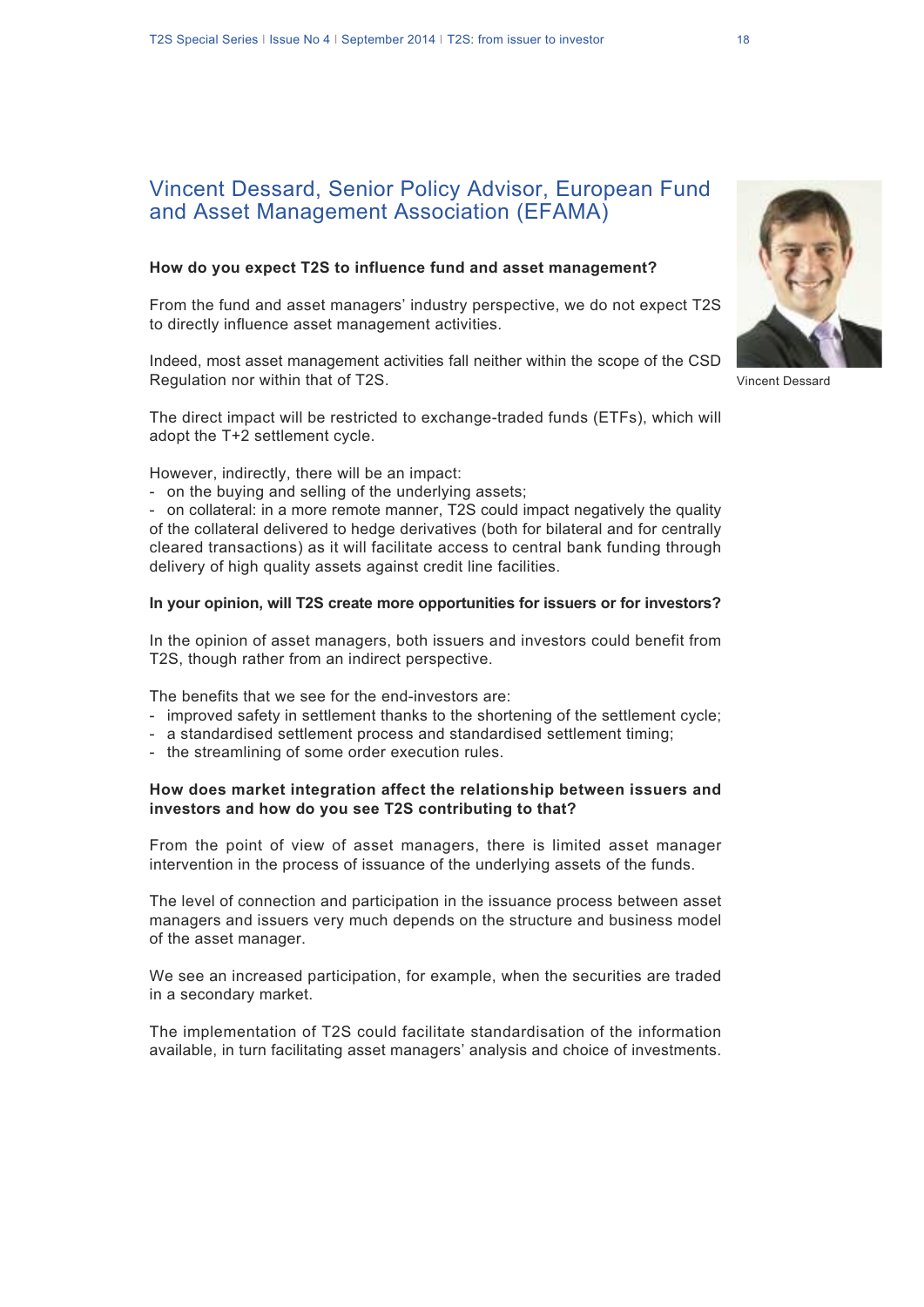## Markus Kaum, Head of Division at MunichRe/Chairman of Joint Working Group on General Meetings

#### **Do you expect T2S to trigger regulatory changes that will affect issuers?**

Most market participants currently see T2S as a settlement engine which will not change the regulatory environment. I personally believe that T2S will provide better efficiency and increased speed for cross-border security transactions and that both effects may expose national or certain service providers' inefficiencies, as the users will be able to make an unhindered assessment of such services. Some intermediaries argue that, in order to reap the full benefits of increased efficiency and speed within T2S, "regulatory changes" may be required even before T2S is fully operational. These calls for regulation seem to mainly concern legislative proposals which have turned out not to be acceptable to investors and issuers across Europe so far.

As an issuer representative I would argue in favour of first implementing T2S fully before discussing the regulatory changes that some market participants believe to be necessary. Both as an issuer and investor we strongly favour the approach of T2S achieving the envisaged results mainly by improving market infrastructure. While T2S itself provides a new level above existing national market infrastructures, all the envisaged benefits will only be achieved when existing market infrastructure and IT technology, especially at global and local custody banks, are also improved in order to deliver state-of-the-art operations to issuers and investors.

Although I would not expect a tidal wave of regulatory changes as a result of the introduction of T2S, there are certain areas where regulatory changes are needed in order to improve the current situation with respect to cross-border security transactions, especially as regards the free exercise of rights of investors that have acquired a security. For instance, from the point of view of an investor in registered shares, the transfer of the shareholder data from the end-investor to the issuer is very well organised domestically in all major European markets but there are severe, sometimes insurmountable problems when it comes to the transfer of those end-investor data across borders. The introduction of T2S may even lead to a greater lack of transparency, especially in situations where competition among CSDs will lead to issuers or investors moving out of their traditional markets with respect to either central or investor custody of securities. As a result of both issuer and investor demand for the unhindered exercise of shareholder rights across borders – which is based on the mutual knowledge of investors and issuers – I expect regulatory change to bring pan-European clarification that end-investor data has to be forwarded from the bank the end-investor banks with to the issuer. This can be achieved very easily, and hopefully will be achieved within the context of the revision of the Shareholder Rights Directive.

As a further but more indirect result of increased cross-border investment in Europe I would expect formalities to be harmonised and regulated on a European level. For example, currently the proof of entitlement presented by an end-investor (shareholder) to an issuer, showing that a certain person is indeed a shareholder, is not harmonised within Europe. A certificate issued by a bank in one Member State to one of their customers may not be recognised by an issuer in another Member State due to formalities. End-investors will no longer accept that they cannot exercise their shareholder rights across borders owing to such differences in formalities.



Markus Kaum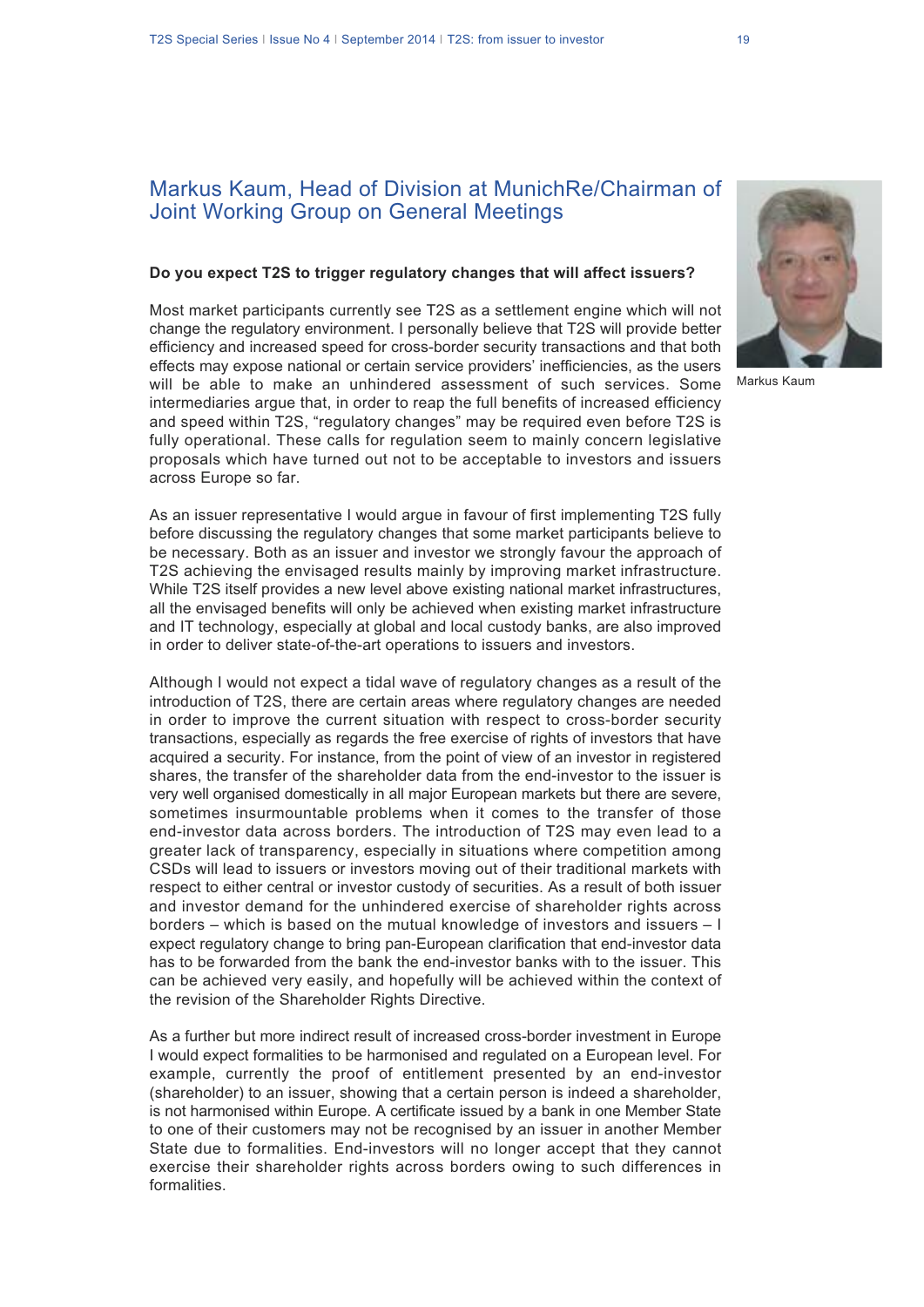#### **What particular changes do you expect in the area of corporate actions and general meetings?**

The market standards both on corporate actions and on general meetings have been worked out by cross-border and cross-sector working groups with the participation of representatives of all market participants. They are thus the result of thorough discussions and interactions between all parties concerned and are very good sets of standards indeed. We are well on the way towards successful implementation of these standards but for some aspects of the standards to be fully operational and in order to achieve all the benefits it may be necessary to formally elevate the standards from voluntary self-regulation to some form of mandatory regulation. This could be done by using them as a basis for a Level 2 initiative by the European Commission once the proposed revision of the Shareholder Rights Directive has successfully completed the legislative process.

Both sets of standards are very good and are a practical solution to solving some cross-border problems in capital markets in Europe. I would expect the improvement in the service level offered to end-investors by their banks to be greater in the area of exercising shareholder rights with respect to general meetings. This is due to the current status, where it is almost impossible – because the service is either not offered at all or only at very high prices – for private end-investors, and costly or cumbersome for institutional investors, to exercise their shareholder rights.

But I would also expect better servicing in the area of corporate actions. To name one example: an end-investor banking with a bank in one Member State may have to wait up to 60 days to receive the dividend paid out by an issuer in another Member State, a dividend that would be paid out to investors in that same Member State the day after the general meeting. This unequal treatment will not be accepted by investors in Europe any more once T2S and the market standards are fully implemented.

#### **Do you see other possible changes as a result of T2S in the context of the relationship between issuers and investors?**

As already mentioned above: T2S increases the implicit risk that even the current level of mutual knowledge of issuers and investors may be negatively affected when the introduction of another settlement level cuts off end-investors or issuers from the current data transfer technology. In order to avoid the future judgement that improving settlement efficiency has led to increased opacity and more burdens for the free exercise of shareholders rights, the European Central Bank and all market participants concerned should support and encourage the establishment of systems which automatically transfer all information needed by end-investors on the corporate actions and general meetings of an issuer from this issuer to all end-investors. At the same time it is necessary to set up regulatory frameworks and state-of-the-art technology which allow for the automated, accurate and quick transfer of end-investor data to the issuer. If this is not part of T2S – as I currently understand it, it isn't – it must be established in parallel using the same technology, data formats and data fields to the greatest extent possible. Acceptance of T2S and its use both by end-investors and issuers will be significantly increased if such a solution is established in parallel.

If T2S works well and such a technical solution is established, and the market standards are implemented across Europe, relationships between issuers and investors will be significantly improved and, finally, a single European market for the free exercise of end-investor rights will be established.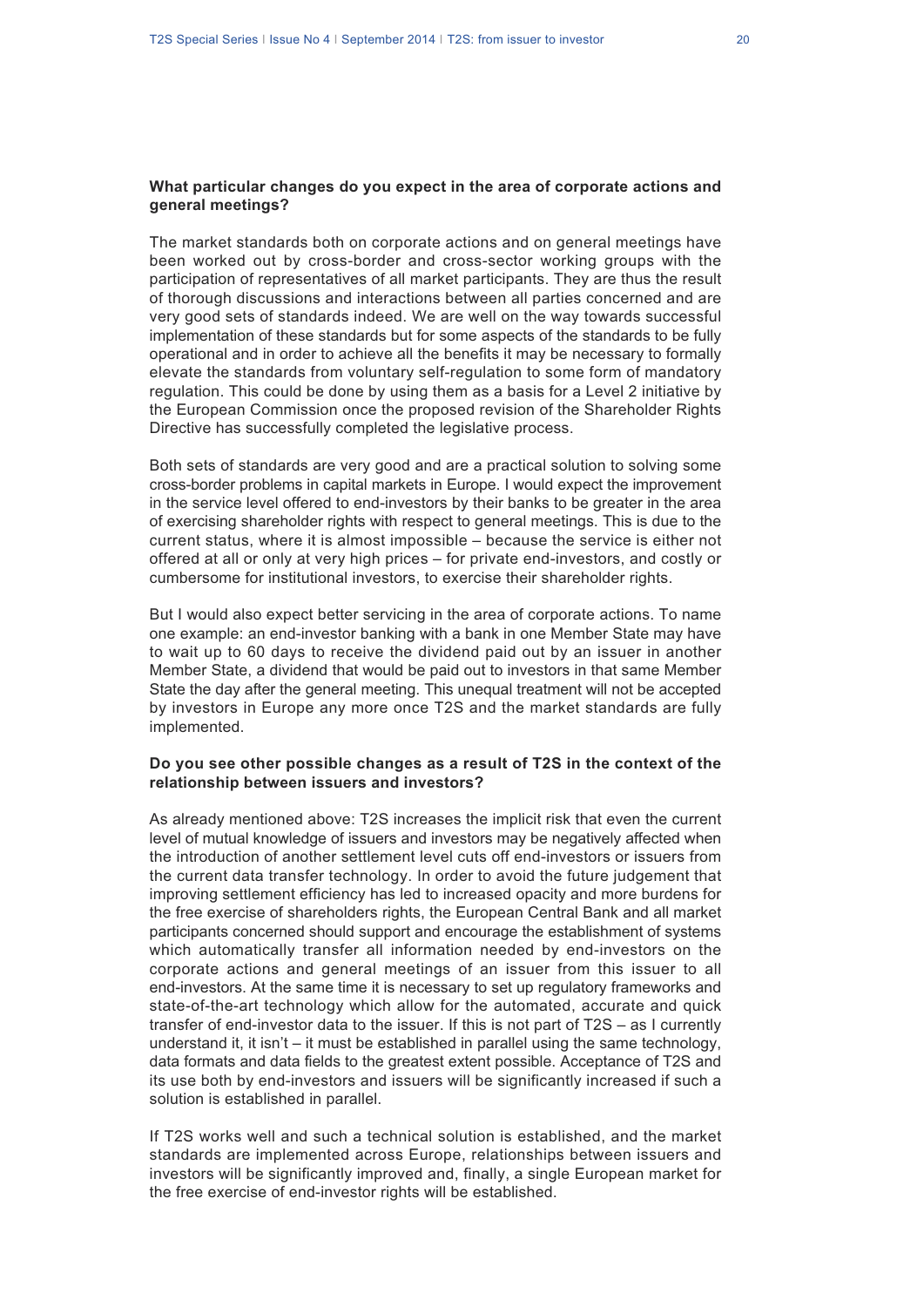## Paolo Cittadini, Chairman, Monte Titoli SpA

**Monte Titoli made the choice of joining T2S from the first migration wave, which requires all market actors to proceed with their adaptation to T2S at high speed in order to be ready on time for the launch. Have the issuers been involved in this process, and, if so, how?**

We opted for a no-impact implementation for issuers.

Being in the first wave, we knew our timeline was extremely tight. That's why we Paolo Cittadini chose to avoid any change in the service provided to our issuers.

That was possible because we have a modular system architecture and a specific processing module dedicated to the custody service. We were therefore able to integrate our system with the T2S platform while leaving unchanged the interface with the issuers.

From a technical point of view, this means the issuers can keep on using their current communication protocols and procedures, also in the T2S environment.

At the same time, they have been involved in the harmonisation process required by T2S. Just as an example, last June we completed our work towards compliance with the so-called corporate actions on stock (CAoS) standards defined at European level and the issuers gave us important support, both in the definition and the implementation of such standards.

In this regard I would like to underline that Monte Titoli (MT) has a direct relationship with its issuers, not only because they have an account in MT but also because we work in close collaboration with ASSONIME, the association of Italian issuers.

This relationship proved to be successful when we had to remove a specificity of the Italian market and change the account code structure used in MT. The solution used to harmonise our security account code was agreed in close collaboration with them. This allowed us to progress smoothly and to be among the first to be fully compliant with the standards on CAoS.

Last, from the contractual point of view, we have inserted some specific provisions for issuers in view of T2S, in order to better reflect the new context. And, also in this case, we worked in close collaboration with ASSONIME.

### **Do you think that T2S will make it easier to attract issuers and investors outside Italy? By when do you see this happening (if yes) or what would be needed in addition to T2S to make this possible (if no)?**

First of all I have to say that T2S offers a network that allows issuers to overcome national boundaries and reach investors on a pan-European basis. For the first time, issuers will be able to centralise their securities in a post-trade platform where over 2,000 banks (all of them operating in the euro area) are connected.

This is extremely important for issuers in order to place their securities in the market.

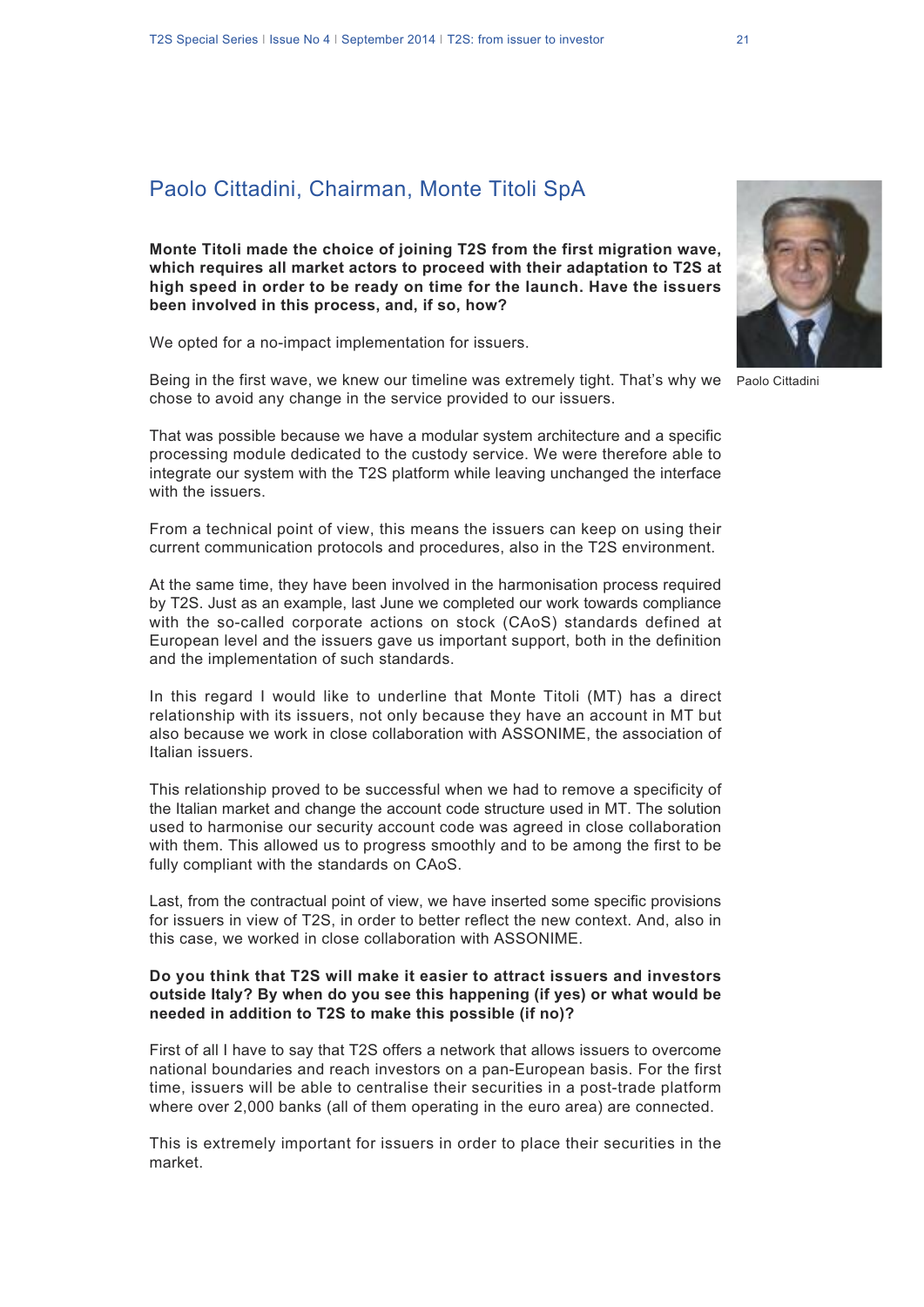Equally importantly, T2S offers a centralised platform where issuers can make their securities available for collateral operations with the European Central Bank. Actually, thanks to the possibility of using their securities as collateral, issuers are in a position to negotiate better conditions when issuing a new security in the market. Being in the first wave, we are in talks with some international issuers with a view to providing them with an access point to T2S for this specific reason. Having said this, I think we should also consider that T2S is a technical platform and cannot solve all the issues of a fragmented market. In fact, with specific reference to issuers, I think there are still some obstacles to allowing issuers to freely choose the CSD in which they issue their securities. In this regard, it is very important that the CSD Regulation has included the principle that issuers shall have the freedom to issue securities in any CSD authorised in the EU. At the same time, in many countries issuers are required by national law to issue certain types of security (notably shares) within their national CSDs. Moreover each issuer is used to the practices and procedures of its own country, and adapting to other practices and procedures always has a cost.

Harmonisation in this area is far from being realised and consequently for the near future we see the link between an issuer and its national CSD as being quite strong.

Let me quickly touch on the Eurobonds question. Being part of the London Stock Exchange Group we have also seen that T2S provides the opportunity to enter the Eurobond market, which at the moment can be considered as a duopoly, and the ICSD we are developing in Luxembourg will be a vehicle for this.

As regards investors, our experience is quite different. We have received from three important custodians and market operators the request to participate in our system in view of T2S. Currently such operators use local agents as intermediaries. Certainly the possibility of being a directly connected party (DCP) and the possibility of experimenting with T2S from the very beginning has played a fundamental role in their decision to participate in Monte Titoli.

I would also like to point out that T2S is a platform offering settlement services and this explains why there will be more competition among CSDs on the investor side rather than on the issuer side. In other words, fragmentation in the issuance process can still be considered a barrier.

#### **What are the major changes that you expect in the area of asset servicing with the introduction of T2S?**

As mentioned before, some important changes are already in progress and are basically due to the harmonisation process that is affecting the processing of corporate actions.

More importantly it is becoming evident that CSDs will progressively move up the value chain in that they will cover some of the services currently provided by local agents/custodians. This implies that they will develop or strengthen their capabilities in asset servicing. It can be seen as a transformational process for entities used to operating mainly at national level, above all because in doing this they have to take into account not only their domestic securities but also the foreign pan-European range of financial instruments. As an example, the offer of comprehensive fiscal support allowing for the option of relief at source must be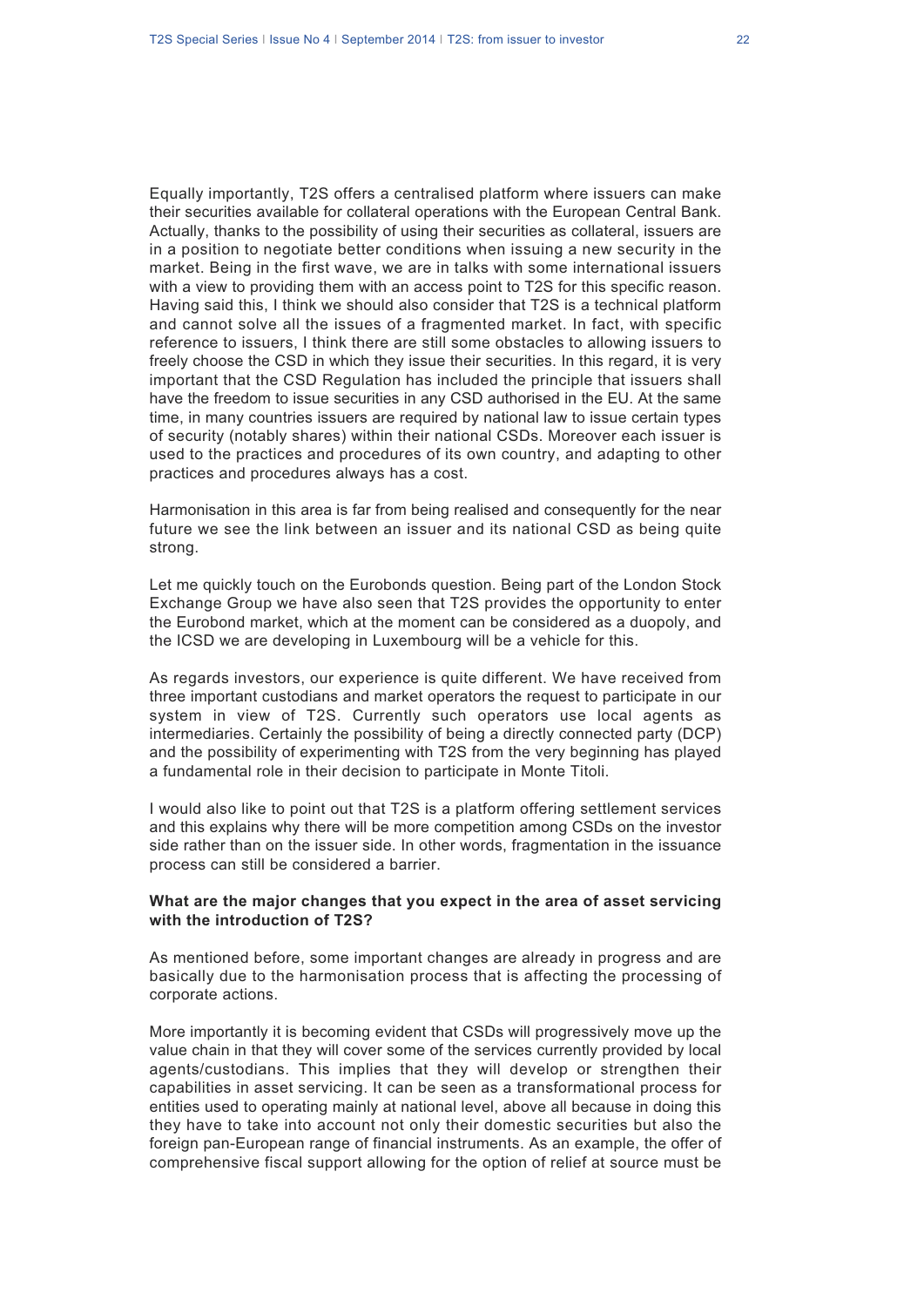considered a given. That's why MT is focused on this service because it is fundamental for attracting new market operators.

It also has to be considered that, with the introduction of T2S, several operational models are also under evaluation by market operators. In this regard MT is offering the possibility of the "Account Operator" model, where a participant can settle on its own (through direct connectivity in T2S) but at the same time it can rely on a third party for asset servicing.

I think that this situation can also be seen as an opportunity for cooperation between custodians and CSDs in order to support market operators in the best way possible.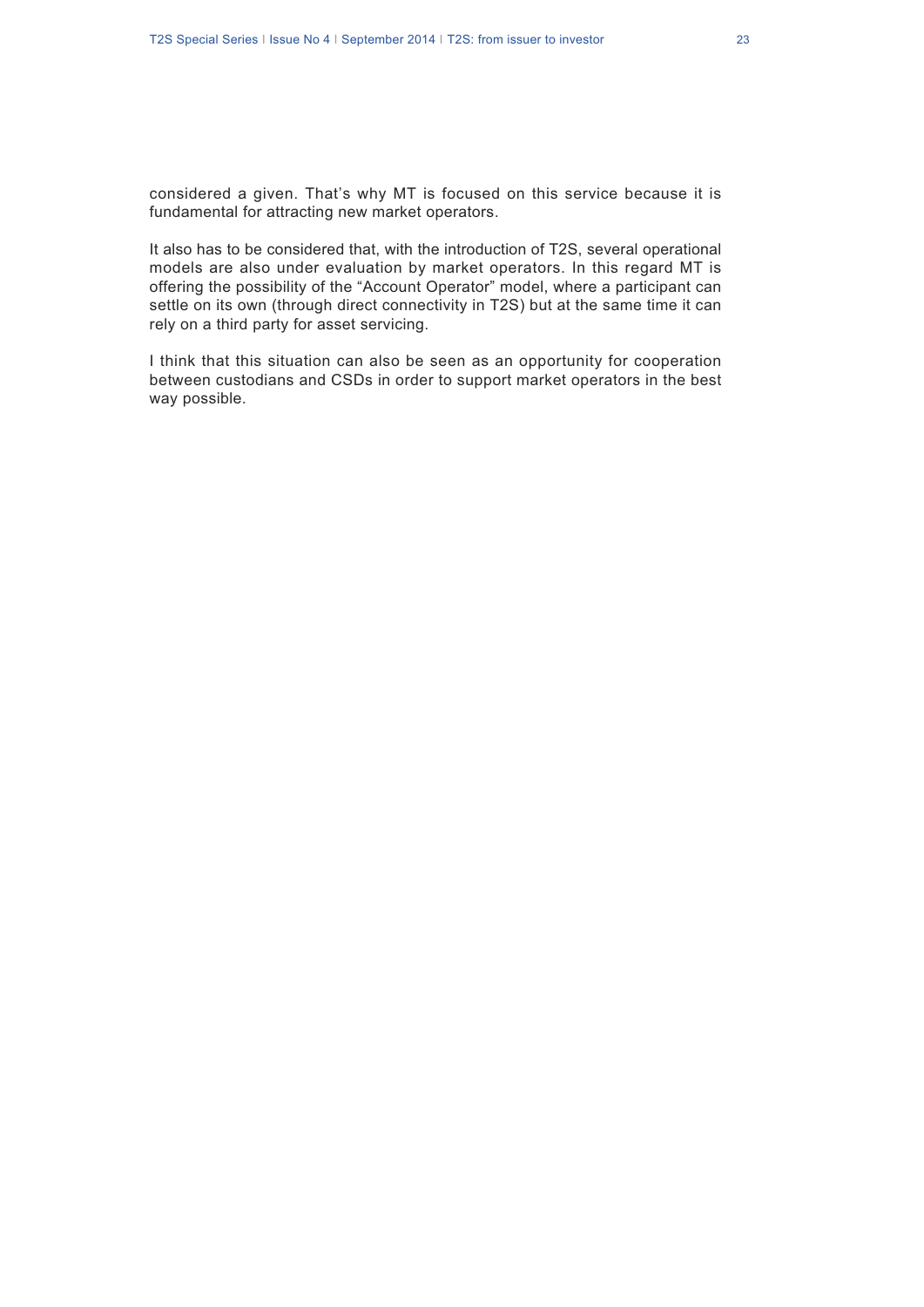# Susannah Haan, Secretary General, European Issuers

### **To what extent are issuers following the T2S Programme?**

Most issuers are not really following the programme – only a minority among my members are interested.

#### **Do you think that they have access to the right level of detail and documentation regarding T2S?**

No, I don't think that they have access to the right level of detail – companies want high-level summaries of the key points relevant to them; normally there is too much technical detail for the subject to be accessible to most issuers, hence in part the lack of interest. What would be useful would be a one-page summary from time to time, written in business language that issuers can understand, i.e. not too much technical jargon, and more focused on the issues that companies care about.

#### **Do you think that this will allow them to measure the changes and opportunities that T2S implies for issuers?**

As to whether we will be able to measure the changes – the danger for us is that T2S may lead to more cross-border settlement and that more cross-border transactions will mean less access to information for issuers, and so companies will continue to lose information on their shareholder base as it becomes more international. So T2S could be more of a threat than an opportunity from the issuer perspective. This we can measure via anecdotal evidence; probably the CSDs would have better access to information on the market as a whole.

We have supported the principle of an issuer's right to shareholder identification in the EU Shareholder Rights Directive, in order to help counteract the potentially negative effects of T2S on issuers, but unfortunately we do not believe that the draft proposal made on 9 April is workable. See our initial comments at http://www.europeanissuers.eu/\_mdb/position/276\_20140527\_EI\_One\_Pager\_SH\_ID.pdf – we are working on some additional comments for the autumn.



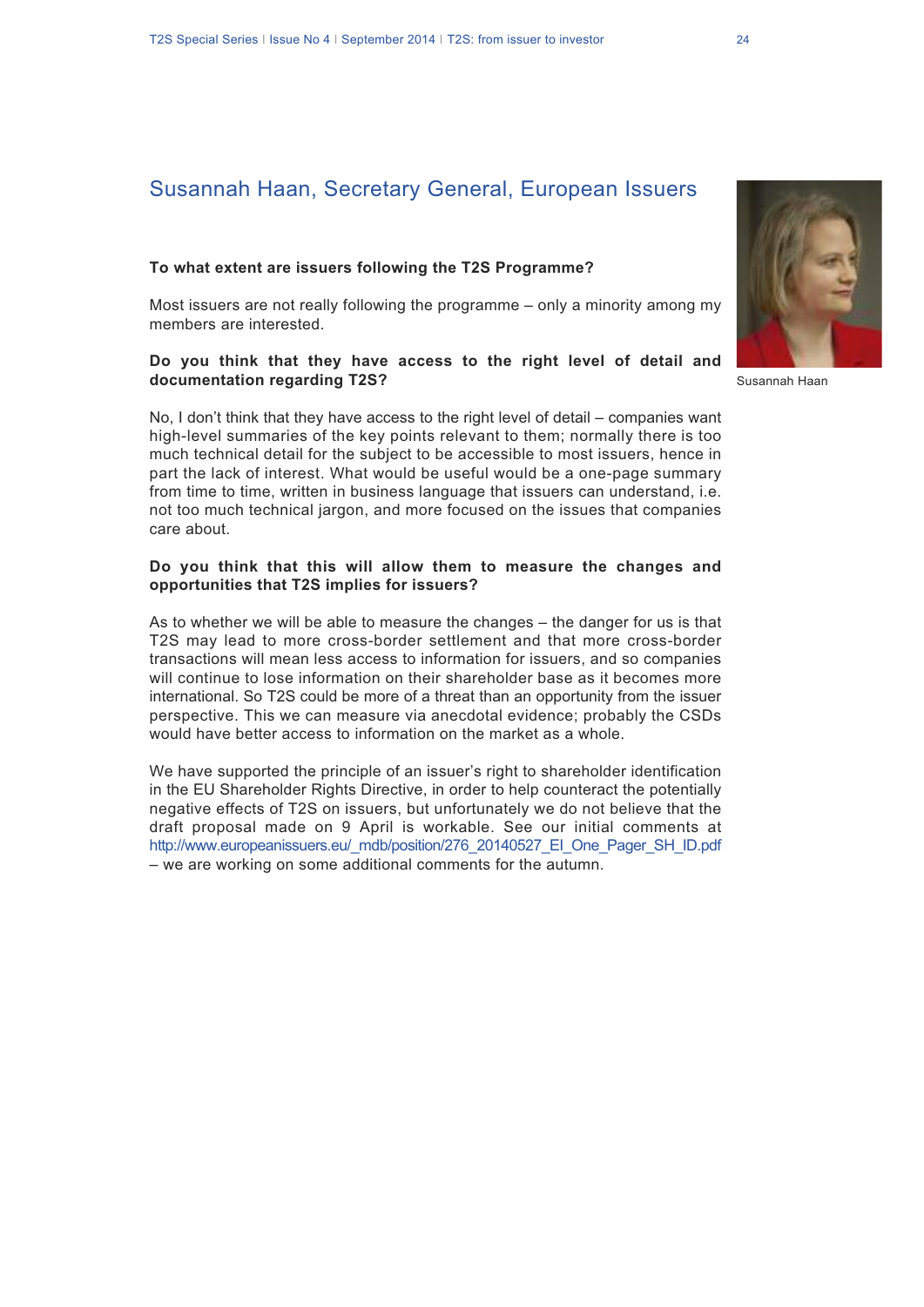### Pierre Colladon, Senior Adviser for Strategy for Market Infrastructures, Société Générale Securities Services

#### **How do you expect T2S to change the way you provide issuer services?**

T2S is a tool. It is a pipe facilitating pan-European securities flows. This pipe is part of a broader landscape including a legal and regulatory framework and the implementation of European standards for corporate actions and general meetings. It is the combination of all these building blocks that lays the foundation of the European market landscape and consequently of the way in which Société Générale Securities Services (SGSS) provides services to issuers.

For instance, the CSD Regulation will introduce the possibility for an issuer to freely choose its issuer CSD for a given security. This is not entirely new for SGSS. We offer foreign issuers the possibility to issue securities via our main CSD, i.e. Euroclear. Clients and prospective clients are particularly interested in Euroclear's value-added services around "TPI" (Titres au Porteur Identifiable) facilities to identify investors in bearer shares.

The current limitation is that foreign issuers must have permission under their local regulatory or legal framework to use a non-domestic issuer CSD. The CSD Regulation will permit this systematically: any European issuer will be able to choose any European issuer CSD. As a major European custodian, SGSS has the capacity to offer global access to the T2S area and the required local expertise to meet this kind of client demand.

From the perspective of SGSS as a provider of global banking and investor services covering not only securities services but also investment banking services, the scope for customisation of corporate events for issuers on a European level is now much wider.

The second legislative development is the current revision of the Shareholder Rights Directive (SRD). One of the aims of this revision is to permit the identification of investors from a cross-border perspective and in a bearer shareholding environment. Currently not all T2S CSDs offer this capacity to identify shareholders and, in some cases, local legal obstacles such as bank secrecy may block the door in this domain. The SRD would facilitate this, however, by overcoming local legal obstacles. But today this piece of the directive is far from being transposed. Years will pass before definitive implementation.

At the same time, T2S will offer the opportunity for any investor to easily place its holdings in any T2S country depending on the flexibility provided by their custodian, differences in terms of legal certainty, etc.

SGSS has already enhanced its offer to issuers, offering the identification of more than 95% of their shareholders through value-added services provided by SGSS and its partners. This clearly means that when T2S goes live, and whatever the level of implementation of the SRD, SGSS will already be able to identify shareholders for issuers who subscribe to our issuer agent services.

The regulatory stream is completed by standardisation in domains such as corporate actions and general meetings, and SGSS has participated actively in the definition and implementation of these European standards. For instance, we chair two



Pierre Colladon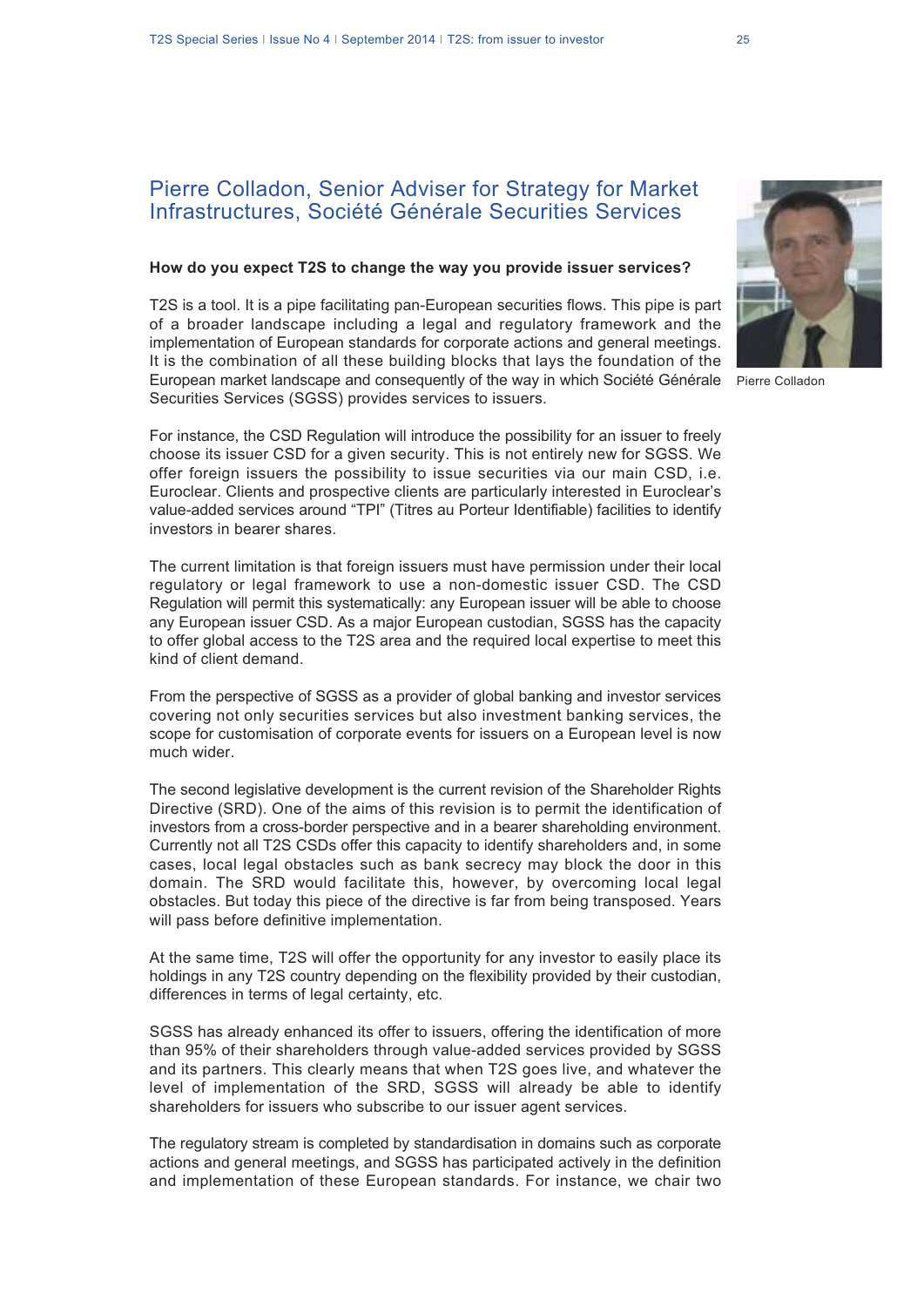important Market Implementation Groups in Europe and we participate in groups such as the T2S Harmonisation Steering Group, the Corporate Actions Joint Working Group, the T2S Corporate Actions Sub-Group and of course the Joint Working Group on General Meetings.

The aim of the standards is to allow investors to easily benefit from proceeds of corporate actions and, in a second step, to facilitate participation in general meetings, for instance by offering to issuers secured electronic platforms such as Votaccess and integration of these platforms in the European financial landscape.

### **The management of corporate actions and general meetings is a crucial process that covers the whole chain from issuers to investors. How do you expect this to change with the introduction of T2S?**

It is necessary to distinguish between corporate actions and the general meeting process, as the former result in credits or debits in securities or cash that will be processed via T2S, whereas the latter is totally independent from T2S.

This is reflected in the monitoring done by T2S bodies with regard to the two sets of European standards for these two processes. On the one hand, the implementation of European standards defined by the Corporate Actions Joint Working Group (CAJWG) is one of the priority 1 activities (for transaction management) and the priority 2 activities (for corporate actions on stock) set out in the fourth T2S Harmonisation Progress Report whereas, on the other hand, the implementation of European standards defined by the Joint Working Group on General Meetings is not monitored.

This difference means that the processing of corporate actions will have to be harmonised before the migration to T2S, and the general meeting process should follow this move in a further step.

The CAJWG standards and their catalyst for implementation, T2S, are the two fundamental factors that have driven and continue to drive the current move towards corporate action automation.

Indeed, European standards are a major opportunity for automation. They define common processes for European countries which invite global or regional players to use or develop common tools to operate them – and some of these standards make automation compulsory.

For example, in the case of optional events, standards permit custodians to send their clients' options back to the issuer CSD up to the "market deadline". Custodians will define their own internal deadline to gather all responses from clients and pass them through to the CSD. Competition will lead them to fix their deadlines "as close as possible" to the market deadline.

"As close as possible" is a request for efficiency and has clear consequences for the custodian model. The more efficient the model, the smaller the gap between the deadline for client instructions and the market deadline for the event. This efficiency can be achieved via two means: automation and location of holdings. A fully automated and integrated process mitigates risk and reduces delays between reception of instructions and sending them on to the next actor in the chain.

A judicious choice of location of holdings increases the proximity with the issuer CSD. T2S motivates custodians, and to an extent their clients, to review their model.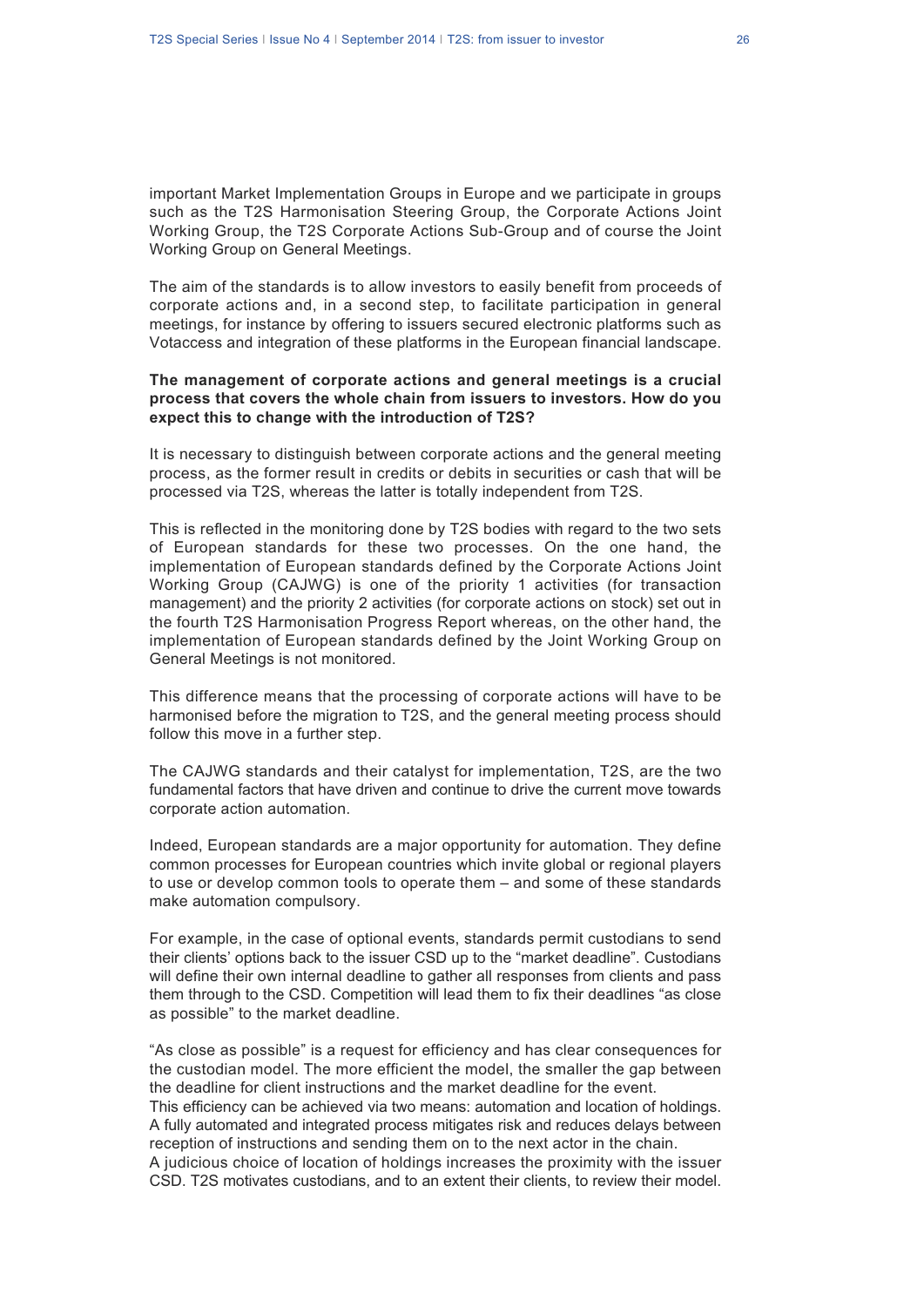The closer to the issuer CSD you are, the sooner you receive information from the initial source and the later – owing to fewer deadlines being stacked up on each other – you can send back your instructions with respect to the official market deadline.

For an organisation like SGSS, these questions concern the management of thousands and thousands of corporate actions per year touching millions of securities accounts. In this context automation is part of our DNA and the implementation of CAJWG standards plus the advent of T2S have been in fact two major catalysts for enhancing our model.

With our "multi local custody" offer, we aim at providing clients with direct asset servicing access to each domestic market throughout the T2S zone, together with relationship management. We are working closely with clients in order to help them manage market-level specificities that will remain in the T2S world. The advantage of this "glocal" approach is to combine talents, bringing together the global capability of a multi-market pan-European and indeed global custody specialist with our longstanding local expertise as a sub-custodian across multiple European markets. For the clients that we serve, what is particularly important is not the pipe provided by T2S but the services built around it, specifically the asset servicing element.

This approach will also offer clients intending to self-settle in T2S the possibility to separate out the asset servicing component, enabling the client to buy asset servicing only, on a market-by-market, service-by-service basis through SGSS's Pure Custody product.

On a European level, the general meeting process should follow this move in a later step. It is commonly observed that more than 40% of shareholders are non-residents. As a facilitator of European financial market integration, T2S could lead to an increase in this proportion and from this perspective SGSS believes that the general meeting process is clearly a field in which improvements can and should be made.

However, even if this is the aim of the Joint Working Group on General Meetings' standards, on a European level, their implementation has suffered major delays due to limited resources mobilised on a mass of regulatory or infrastructure projects and due to shifting priorities.

Furthermore, the prospect of T2S implementation has not had a catalyst effect on these standards as they are not strictly required for T2S to function.

The general meetings field is generally considered as sensitive and complex. Sensitive, because it may have a direct impact on the governance of a company and complex, because technical harmonisation is subject to agreement on core principles that cannot be achieved by a purely technical approach. SGSS in that field has a two-pronged approach.

The first prong is to facilitate the general meetings for French issuing companies by promoting secured electronic platforms such as Votaccess. The future development of this voting platform will include opening the channel to foreign investors via direct access or access through Euroclear playing the role of relay in an investor CSD/issuer CSD framework.

As issuer agent and custodian SGSS has already made the necessary connection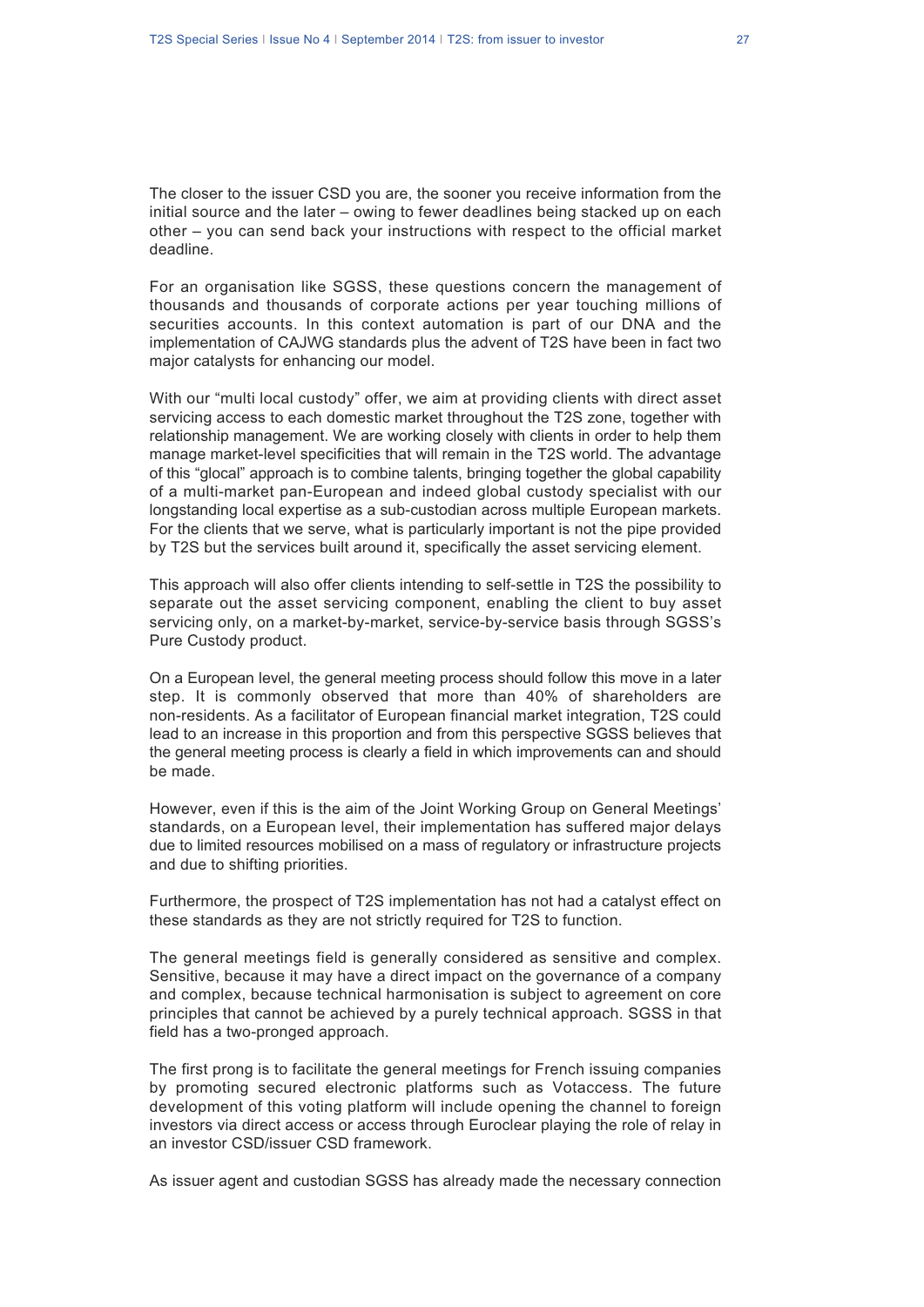to this core platform. In the short term, the next step will go in the direction of opening channels to electronic voting to institutional investors, including foreign investors.

An imaginative approach may lead to broadening this platform in the direction of foreign issuers looking for an efficient way to process electronic votes. Potentially this could include interconnection with other issuer CSDs or voting platforms.

This brings us to the second prong of SGSS's approach.

As a custodian we of course have partnerships with proxy providers to offer services to clients who wish to participate in general meetings in foreign countries/on foreign securities. We will continue down this road whilst keeping an eye open for any opportunity for alternative, emerging solutions.

As T2S in itself does not provide a solution in this field, a number of other initiatives will help the development of proxy and general meeting services. The current review of the SRD is a good example.

For SGSS, T2S is clearly not the target but a door to the beginning of a new chapter in this long European construction story.

### **With T2S, do you also expect changes in the area of registration and shareholder transparency, which could be important in the management of the relationship between issuers and investors?**

Shareholder transparency is a big concern for issuers, particularly as regards not being able to identify investors when passing a border.

Bearing in mind that more than 40% of shareholding is currently non-resident and that T2S aims to develop the cross-border flows in Europe, issuers may feel uncomfortable with the implementation of this platform.

With that in mind, SGSS as an issuer agent has developed a specific added-value service with partners that permits an issuer to identify the lion's share of its shareholders even with the current obstacles. The result is generally up to 95%, if not close to 99%, shareholder identification.

As already mentioned, it is not T2S that will enable the achievement of this kind of goal but other initiatives. The SRD review is an example.

The same concern as previously mentioned for issuers is also true for the registration process. One of the core difficulties of this process is linked to the different purpose it may serve from one country to another. In some countries, it is just a process to identify owners of a company purely from the perspective of holding a shareholder meeting; in which case the process is generally triggered on the record date. In other countries, the underlying requirement is linked to the permanent identification of the shareholder base, bearing in mind that the name reported in the company registry is that of the final beneficial owner. This last process is strictly connected with settlement and thus cannot afford any gaps between transaction settlement and registry updates.

Owing to these differences, we do not see, in the short term, any change concerning the registration process. However, in the longer term, this process will have to find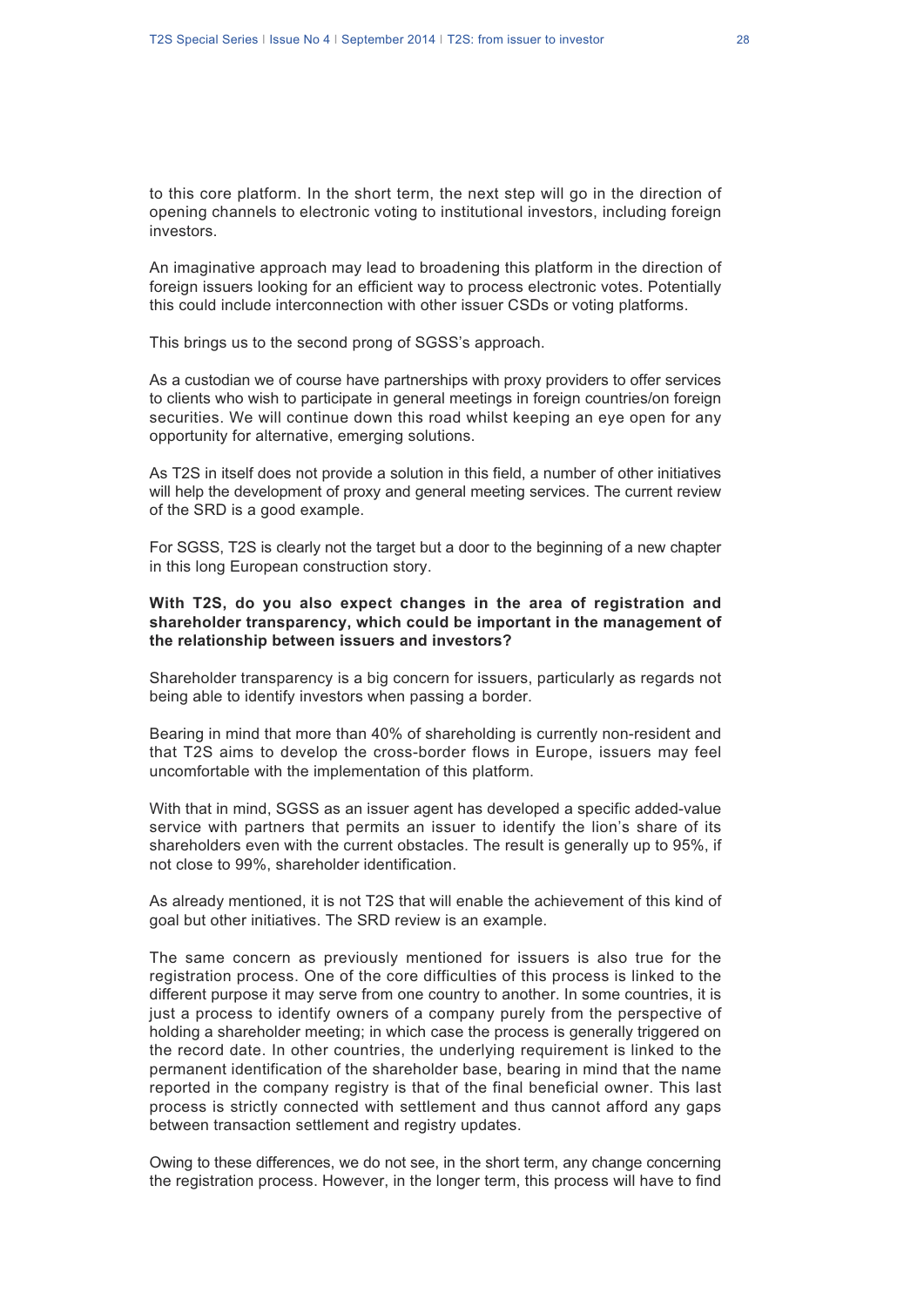Whatever the developments may be in this domain, SGSS has a very high level of expertise in efficient systems for registration and we can also offer a registry management service on behalf of issuers who wish to outsource this function. We have a wide footprint as a leading custodian and a deep understanding of T2S, and our commitment to meeting the needs of issuers in this field remains strong.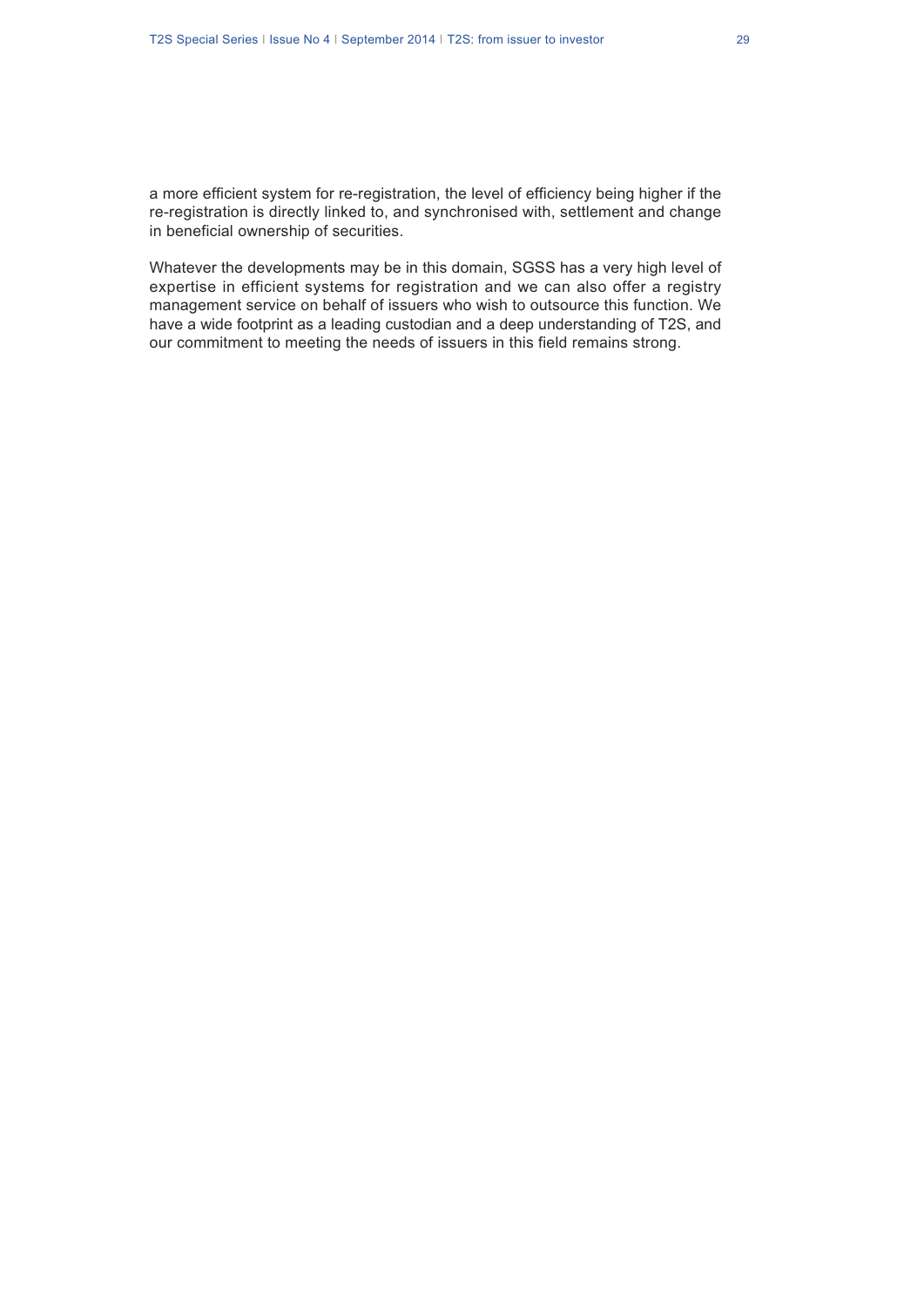# Diana Chan, Chief Executive Officer, EuroCCP

#### **What is the current position and role of a central counterparty (CCP) in the issuer to investor chain, which can be very long in certain cases?**

I believe a CCP is largely invisible to stock issuers and investors because we don't deal directly with them and only serve the financial intermediaries they use.

Our role is to protect brokers that bring the investors' orders to the market, and in that way we indirectly protect the investors. A CCP provides the assurance that a deal struck at today's price will settle at the agreed price when stock and money change hands several days later, even if one of the brokers in the deal becomes insolvent in the meantime. A market with a CCP becomes a safer place to trade, and more trading creates liquidity. Even though we work mainly in the background, CCPs' services make markets safer and more liquid, which are both important features for investors.

As for issuers, a CCP that can clear trades in the same stock executed on different exchanges and multilateral trading facilities (MTFs) helps increase the liquidity of the issue. Firms can trade the stock on multiple platforms and use the same CCP to net all the trades into a single settlement, which is very cost effective and encourages more trading in the issue.

### **Do you expect T2S to offer new business opportunities that may change the current position of CCPs?**

T2S is very relevant to CCPs because we are heavy users of settlement services. Before I talk about new business opportunities, I would like to highlight the benefits we anticipate for our current business.

As a pan-European CCP, we settle transactions with our clients in 15 CSDs; each CSD works in a different way, which increases operational risk for us. But as the CSDs eventually join T2S, settlement will be increasingly harmonised and settlement operations for firms active in multiple markets will become less complex. We expect that, as a result, there will be fewer trades that fail to settle on the due date. More efficient settlement means a reduction in the overall cost of stock transactions, which will benefit investors.

As for new business opportunities, T2S could encourage growth in the trading of some securities and more business volumes for CCPs. One example is exchange-traded funds (ETFs) – which are much more widely traded in the United States, where their creation and redemption occurs efficiently in a single CSD. T2S will provide a single platform for the settlement of the securities from different markets that constitute an ETF, and we might see some significant growth in that sector.

T2S will make cash management more efficient, as a CCP will be able to use a single cash account at their choice of central bank to cover all settlements in all T2S CSDs. T2S could also transform the way collateral required by CCPs is managed and mobilised, which is especially relevant to derivatives clearing for investors active in that sector.



Diana Chan